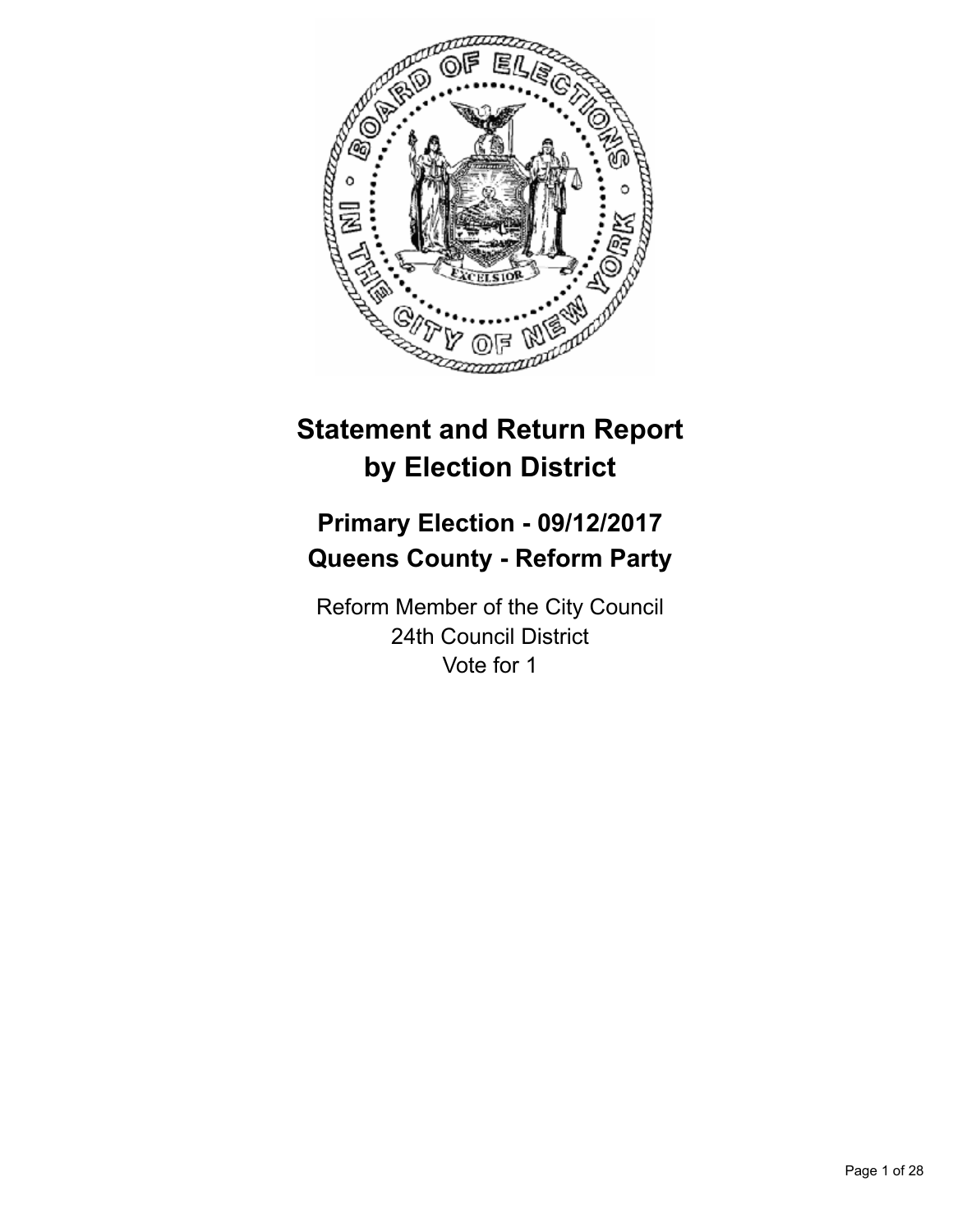

| <b>Total Applicable Ballots</b>                          | 0        |
|----------------------------------------------------------|----------|
| Less - Inapplicable Federal/Special Presidential Ballots | $\Omega$ |
| <b>Total Ballots</b>                                     | $\bf{0}$ |
| <b>AFFIDAVIT</b>                                         | $\Omega$ |
| <b>ABSENTEE / MILITARY</b>                               | $\Omega$ |
| <b>MANUALLY COUNTED EMERGENCY</b>                        | 0        |
| PUBLIC COUNTER                                           | 0        |

#### **034/24**

| PUBLIC COUNTER                                           |          |
|----------------------------------------------------------|----------|
| MANUALLY COUNTED EMERGENCY                               | 0        |
| ABSENTEE / MILITARY                                      | $\Omega$ |
| AFFIDAVIT                                                | $\Omega$ |
| <b>Total Ballots</b>                                     |          |
| Less - Inapplicable Federal/Special Presidential Ballots | $\Omega$ |
| <b>Total Applicable Ballots</b>                          |          |
| Unrecorded                                               |          |

### **035/24**

| PUBLIC COUNTER                                           | $\overline{2}$ |
|----------------------------------------------------------|----------------|
| MANUALLY COUNTED EMERGENCY                               | 0              |
| ABSENTEE / MILITARY                                      | 0              |
| AFFIDAVIT                                                | $\mathbf{0}$   |
| Total Ballots                                            | $\mathbf{2}$   |
| Less - Inapplicable Federal/Special Presidential Ballots | 0              |
| <b>Total Applicable Ballots</b>                          | $\mathbf{2}$   |
| MOHAMMAD T RAHMAN (WRITE-IN)                             |                |
| <b>Total Votes</b>                                       |                |
| Unrecorded                                               |                |

| PUBLIC COUNTER                                           | 2              |
|----------------------------------------------------------|----------------|
| MANUALLY COUNTED EMERGENCY                               | 0              |
| ABSENTEE / MILITARY                                      | 0              |
| AFFIDAVIT                                                | 0              |
| <b>Total Ballots</b>                                     | $\mathbf{2}$   |
| Less - Inapplicable Federal/Special Presidential Ballots | 0              |
| <b>Total Applicable Ballots</b>                          | $\overline{2}$ |
| UNATTRIBUTABLE WRITE-IN (WRITE-IN)                       |                |
| <b>Total Votes</b>                                       |                |
| Unrecorded                                               |                |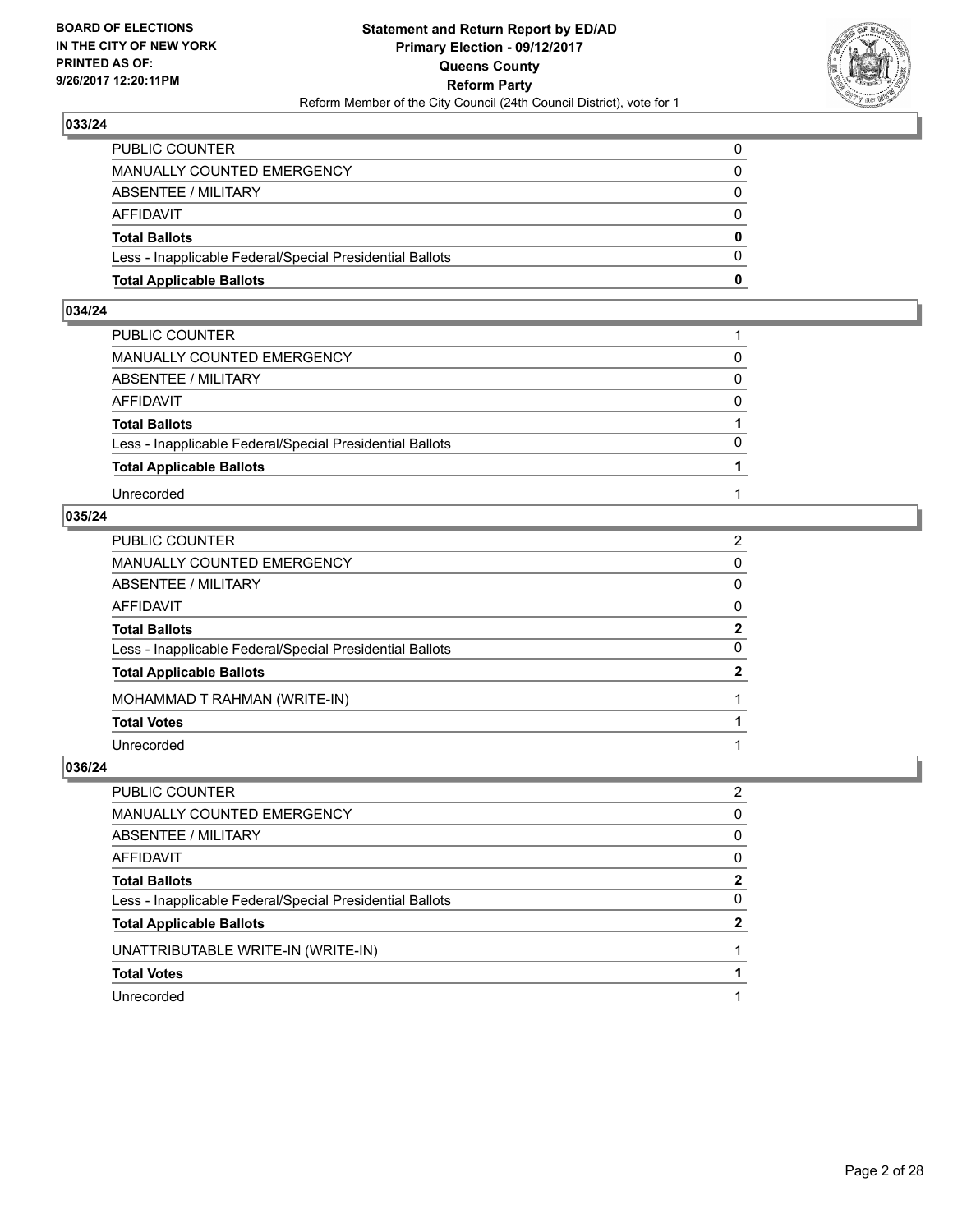

| <b>Total Applicable Ballots</b>                          | 0        |
|----------------------------------------------------------|----------|
| Less - Inapplicable Federal/Special Presidential Ballots | $\Omega$ |
| <b>Total Ballots</b>                                     | $\bf{0}$ |
| <b>AFFIDAVIT</b>                                         | $\Omega$ |
| <b>ABSENTEE / MILITARY</b>                               | $\Omega$ |
| <b>MANUALLY COUNTED EMERGENCY</b>                        | 0        |
| PUBLIC COUNTER                                           | 0        |

#### **038/24**

| PUBLIC COUNTER                                           |          |
|----------------------------------------------------------|----------|
| MANUALLY COUNTED EMERGENCY                               | 0        |
| ABSENTEE / MILITARY                                      | $\Omega$ |
| AFFIDAVIT                                                | $\Omega$ |
| <b>Total Ballots</b>                                     |          |
| Less - Inapplicable Federal/Special Presidential Ballots | $\Omega$ |
| <b>Total Applicable Ballots</b>                          |          |
| Unrecorded                                               |          |

## **039/24**

| PUBLIC COUNTER                                           |                |
|----------------------------------------------------------|----------------|
| MANUALLY COUNTED EMERGENCY                               | 0              |
| ABSENTEE / MILITARY                                      | 0              |
| AFFIDAVIT                                                | $\Omega$       |
| <b>Total Ballots</b>                                     | $\overline{2}$ |
| Less - Inapplicable Federal/Special Presidential Ballots | 0              |
| <b>Total Applicable Ballots</b>                          |                |
| Unrecorded                                               | $\mathcal{P}$  |

#### **040/24**

| PUBLIC COUNTER                                           |          |
|----------------------------------------------------------|----------|
| MANUALLY COUNTED EMERGENCY                               | $\Omega$ |
| ABSENTEE / MILITARY                                      | 0        |
| AFFIDAVIT                                                | $\Omega$ |
| <b>Total Ballots</b>                                     |          |
| Less - Inapplicable Federal/Special Presidential Ballots | $\Omega$ |
| <b>Total Applicable Ballots</b>                          |          |
| UNATTRIBUTABLE WRITE-IN (WRITE-IN)                       |          |
| <b>Total Votes</b>                                       |          |

| <b>Total Applicable Ballots</b>                          | 0        |
|----------------------------------------------------------|----------|
| Less - Inapplicable Federal/Special Presidential Ballots | 0        |
| <b>Total Ballots</b>                                     | 0        |
| AFFIDAVIT                                                | 0        |
| ABSENTEE / MILITARY                                      | $\Omega$ |
| MANUALLY COUNTED EMERGENCY                               | 0        |
| <b>PUBLIC COUNTER</b>                                    | 0        |
|                                                          |          |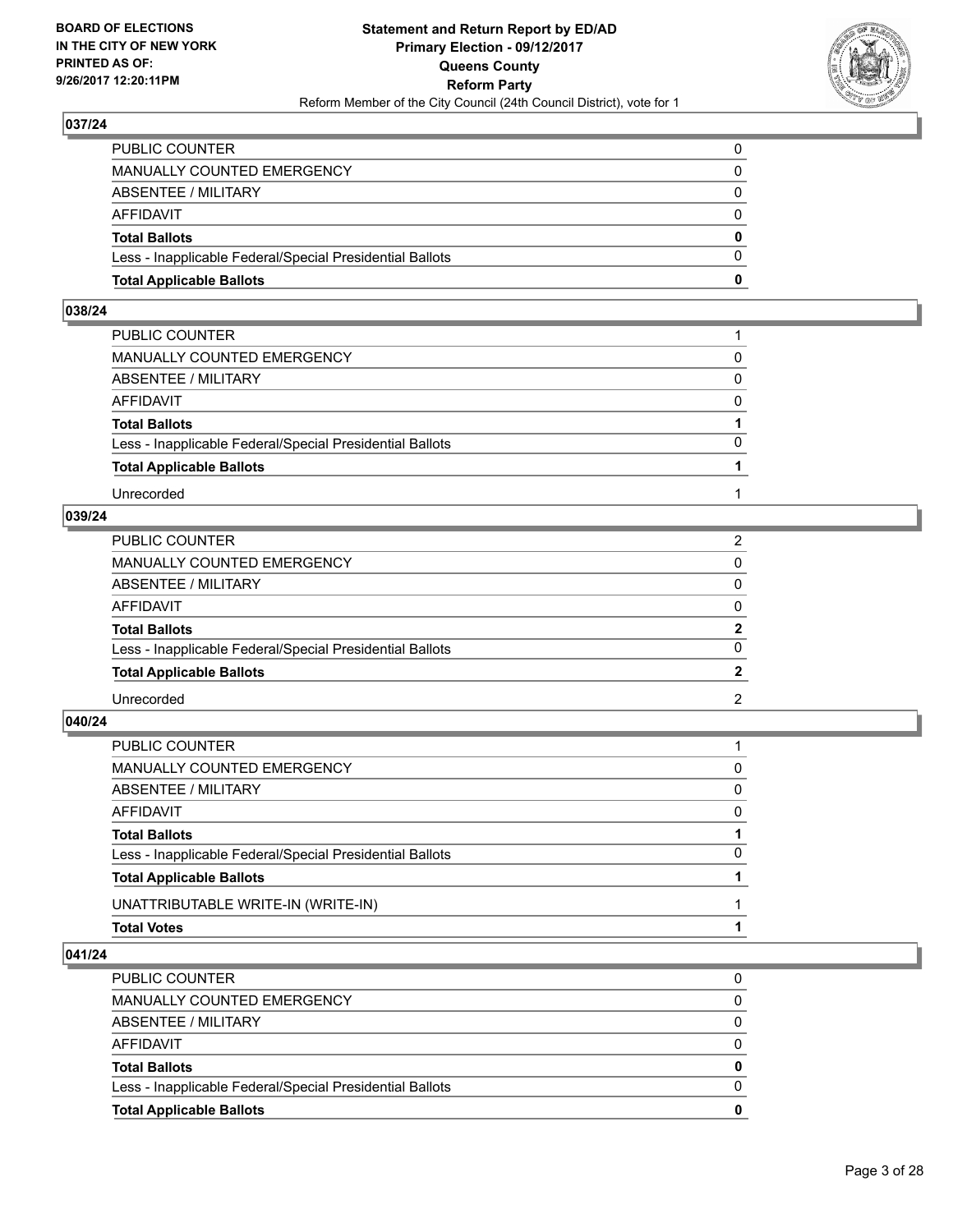

| PUBLIC COUNTER                                           |          |
|----------------------------------------------------------|----------|
| MANUALLY COUNTED EMERGENCY                               | 0        |
| <b>ABSENTEE / MILITARY</b>                               | 0        |
| <b>AFFIDAVIT</b>                                         | $\Omega$ |
| <b>Total Ballots</b>                                     |          |
| Less - Inapplicable Federal/Special Presidential Ballots | 0        |
| <b>Total Applicable Ballots</b>                          |          |
| RORY LANCMAN (WRITE-IN)                                  |          |
| <b>Total Votes</b>                                       |          |

#### **043/24**

| PUBLIC COUNTER                                           |          |
|----------------------------------------------------------|----------|
| MANUALLY COUNTED EMERGENCY                               | 0        |
| ABSENTEE / MILITARY                                      | 2        |
| AFFIDAVIT                                                | 0        |
| <b>Total Ballots</b>                                     | 3        |
| Less - Inapplicable Federal/Special Presidential Ballots | $\Omega$ |
| <b>Total Applicable Ballots</b>                          |          |
| Unrecorded                                               | 3        |
|                                                          |          |

## **044/24**

| <b>Total Applicable Ballots</b>                          |  |
|----------------------------------------------------------|--|
| Less - Inapplicable Federal/Special Presidential Ballots |  |
| <b>Total Ballots</b>                                     |  |
| AFFIDAVIT                                                |  |
| ABSENTEE / MILITARY                                      |  |
| MANUALLY COUNTED EMERGENCY                               |  |
| PUBLIC COUNTER                                           |  |

| PUBLIC COUNTER                                           |                |
|----------------------------------------------------------|----------------|
| MANUALLY COUNTED EMERGENCY                               | $\mathbf{0}$   |
| ABSENTEE / MILITARY                                      | 2              |
| AFFIDAVIT                                                | $\Omega$       |
| <b>Total Ballots</b>                                     | $\overline{2}$ |
| Less - Inapplicable Federal/Special Presidential Ballots | $\Omega$       |
| <b>Total Applicable Ballots</b>                          |                |
| Unrecorded                                               |                |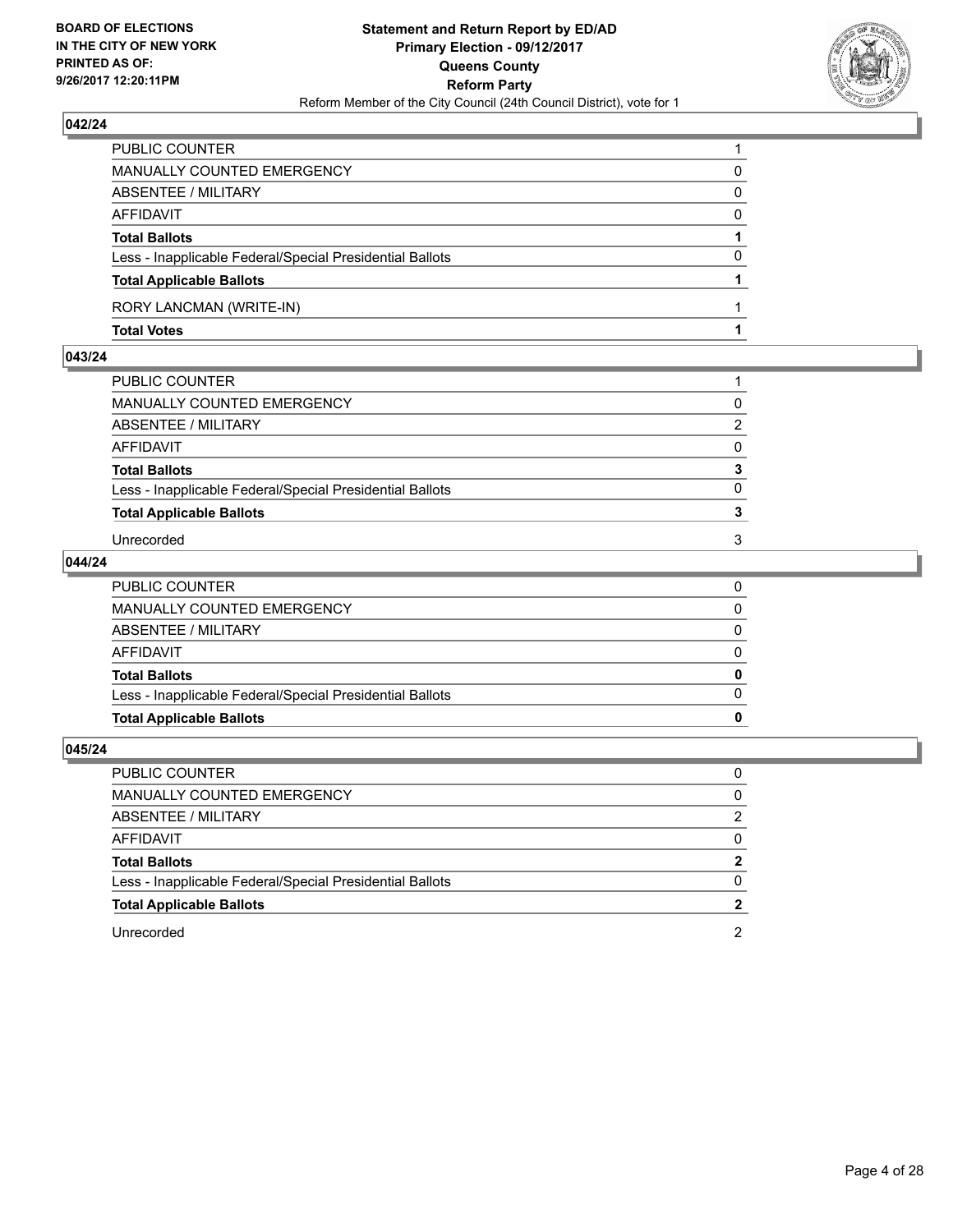

| PUBLIC COUNTER                                           | 2            |
|----------------------------------------------------------|--------------|
| MANUALLY COUNTED EMERGENCY                               | 0            |
| ABSENTEE / MILITARY                                      | $\mathbf{0}$ |
| AFFIDAVIT                                                | $\Omega$     |
| <b>Total Ballots</b>                                     | $\mathbf{2}$ |
| Less - Inapplicable Federal/Special Presidential Ballots | $\Omega$     |
| <b>Total Applicable Ballots</b>                          |              |
| UNATTRIBUTABLE WRITE-IN (WRITE-IN)                       | 2            |
| <b>Total Votes</b>                                       | $\mathbf{2}$ |

## **047/24**

| PUBLIC COUNTER                                           |                |
|----------------------------------------------------------|----------------|
| MANUALLY COUNTED EMERGENCY                               | 0              |
| ABSENTEE / MILITARY                                      | 2              |
| AFFIDAVIT                                                | $\mathbf{0}$   |
| Total Ballots                                            | 3              |
| Less - Inapplicable Federal/Special Presidential Ballots | 0              |
| <b>Total Applicable Ballots</b>                          | 3              |
| MOHAMMAD T RAHMAN (WRITE-IN)                             |                |
| <b>Total Votes</b>                                       |                |
| Unrecorded                                               | $\overline{2}$ |

#### **048/24**

| PUBLIC COUNTER                                           |   |
|----------------------------------------------------------|---|
| <b>MANUALLY COUNTED EMERGENCY</b>                        | 0 |
| <b>ABSENTEE / MILITARY</b>                               | 0 |
| <b>AFFIDAVIT</b>                                         | 0 |
| <b>Total Ballots</b>                                     |   |
| Less - Inapplicable Federal/Special Presidential Ballots |   |
| <b>Total Applicable Ballots</b>                          |   |
| MOHAMMAD T RAHMAN (WRITE-IN)                             | 3 |
| <b>Total Votes</b>                                       |   |

| <b>Total Votes</b>                                       |   |
|----------------------------------------------------------|---|
| RORY LANCMAN (WRITE-IN)                                  |   |
| <b>Total Applicable Ballots</b>                          |   |
| Less - Inapplicable Federal/Special Presidential Ballots | 0 |
| <b>Total Ballots</b>                                     |   |
| AFFIDAVIT                                                | 0 |
| ABSENTEE / MILITARY                                      | 0 |
| MANUALLY COUNTED EMERGENCY                               | 0 |
| PUBLIC COUNTER                                           |   |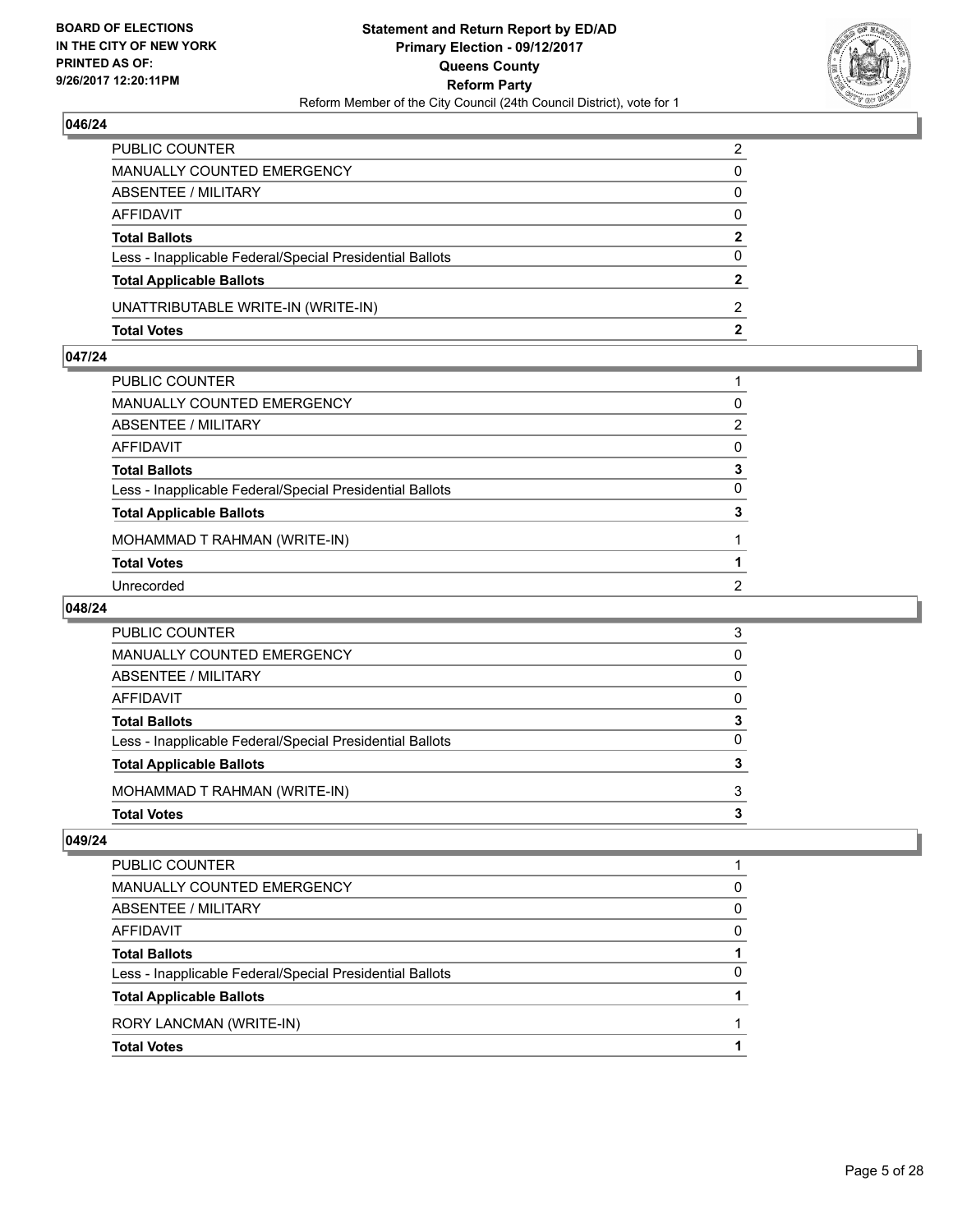

| PUBLIC COUNTER                                           | ◠ |
|----------------------------------------------------------|---|
| <b>MANUALLY COUNTED EMERGENCY</b>                        |   |
| ABSENTEE / MILITARY                                      |   |
| AFFIDAVIT                                                |   |
| <b>Total Ballots</b>                                     |   |
| Less - Inapplicable Federal/Special Presidential Ballots |   |
| <b>Total Applicable Ballots</b>                          |   |
| Unrecorded                                               |   |

## **051/24**

| <b>Total Applicable Ballots</b>                          | 0            |
|----------------------------------------------------------|--------------|
| Less - Inapplicable Federal/Special Presidential Ballots | $\Omega$     |
| <b>Total Ballots</b>                                     | $\mathbf{0}$ |
| AFFIDAVIT                                                | $\Omega$     |
| ABSENTEE / MILITARY                                      | $\Omega$     |
| MANUALLY COUNTED EMERGENCY                               | $\mathbf{0}$ |
| PUBLIC COUNTER                                           | $\Omega$     |

## **052/24**

| PUBLIC COUNTER                                           | $\overline{2}$ |
|----------------------------------------------------------|----------------|
| MANUALLY COUNTED EMERGENCY                               | 0              |
| ABSENTEE / MILITARY                                      | 0              |
| AFFIDAVIT                                                | 0              |
| Total Ballots                                            | $\mathbf{2}$   |
| Less - Inapplicable Federal/Special Presidential Ballots | 0              |
| <b>Total Applicable Ballots</b>                          | $\overline{2}$ |
| UNATTRIBUTABLE WRITE-IN (WRITE-IN)                       |                |
| <b>Total Votes</b>                                       |                |
| Unrecorded                                               |                |

| PUBLIC COUNTER                                           | 0        |
|----------------------------------------------------------|----------|
| MANUALLY COUNTED EMERGENCY                               | $\Omega$ |
| ABSENTEE / MILITARY                                      | $\Omega$ |
| AFFIDAVIT                                                | $\Omega$ |
| <b>Total Ballots</b>                                     | $\bf{0}$ |
| Less - Inapplicable Federal/Special Presidential Ballots | $\Omega$ |
| <b>Total Applicable Ballots</b>                          | 0        |
|                                                          |          |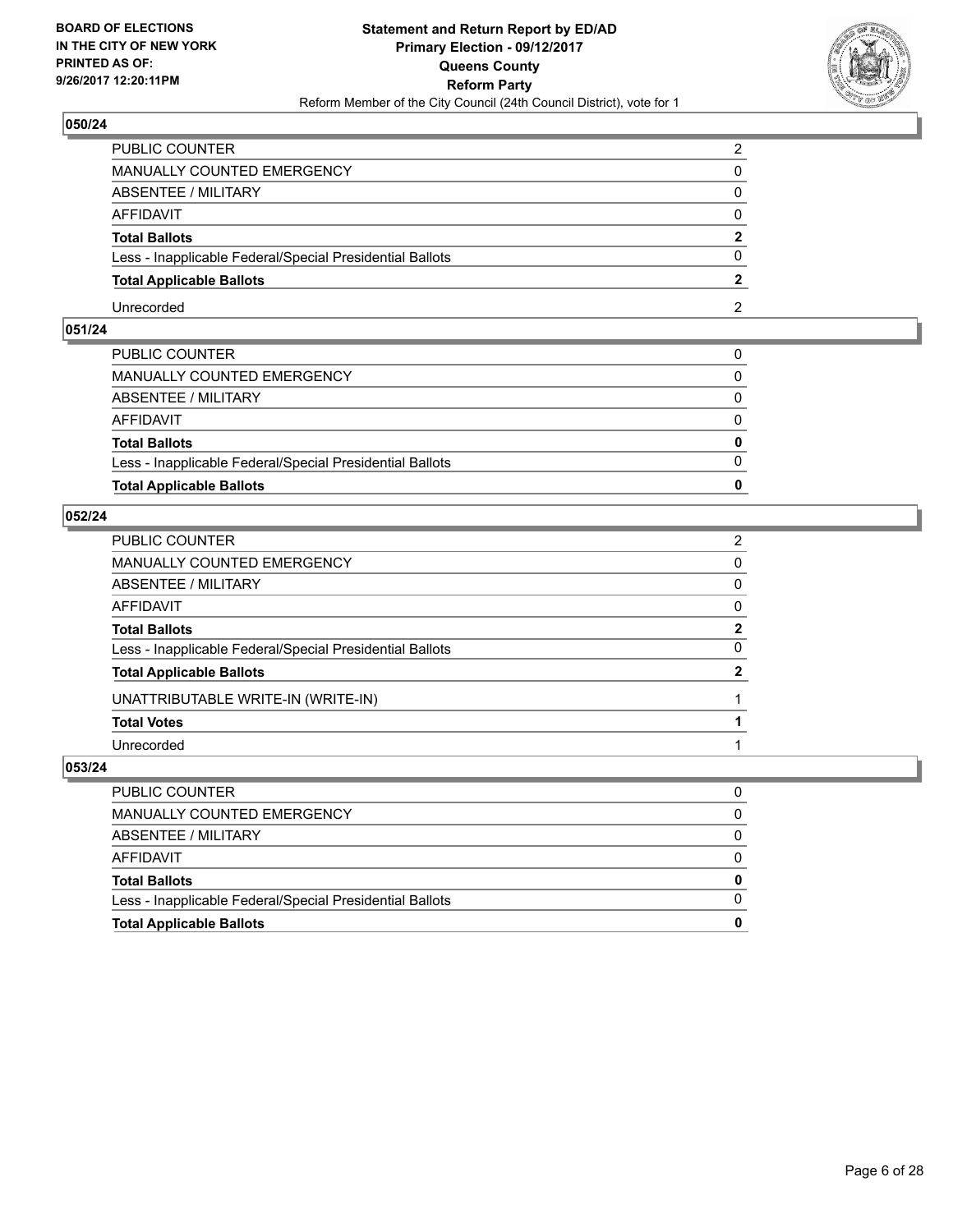

| PUBLIC COUNTER                                           | 5            |
|----------------------------------------------------------|--------------|
| MANUALLY COUNTED EMERGENCY                               | 0            |
| <b>ABSENTEE / MILITARY</b>                               | 0            |
| AFFIDAVIT                                                | <sup>0</sup> |
| <b>Total Ballots</b>                                     | 5            |
| Less - Inapplicable Federal/Special Presidential Ballots | 0            |
| <b>Total Applicable Ballots</b>                          | 5            |
| MOHAMMAD T RAHMAN (WRITE-IN)                             |              |
| <b>Total Votes</b>                                       |              |
| Unrecorded                                               |              |

#### **055/24**

| AFFIDAVIT                                                                        | 0                 |
|----------------------------------------------------------------------------------|-------------------|
| <b>Total Ballots</b><br>Less - Inapplicable Federal/Special Presidential Ballots | 9<br><sup>0</sup> |
| <b>Total Applicable Ballots</b>                                                  | 9                 |
| MOHAMMAD T RAHMAN (WRITE-IN)                                                     | 9                 |
| <b>Total Votes</b>                                                               | 9                 |

#### **056/24 COMBINED into: 036/24**

## **060/24**

| <b>Total Votes</b>                                       |   |
|----------------------------------------------------------|---|
| MOHAMMAD T RAHMAN (WRITE-IN)                             |   |
| <b>Total Applicable Ballots</b>                          |   |
| Less - Inapplicable Federal/Special Presidential Ballots | 0 |
| <b>Total Ballots</b>                                     |   |
| AFFIDAVIT                                                | 0 |
| ABSENTEE / MILITARY                                      | 0 |
| MANUALLY COUNTED EMERGENCY                               | 0 |
| PUBLIC COUNTER                                           |   |

| <b>Total Applicable Ballots</b>                          | 0 |
|----------------------------------------------------------|---|
| Less - Inapplicable Federal/Special Presidential Ballots | 0 |
| <b>Total Ballots</b>                                     | 0 |
| AFFIDAVIT                                                |   |
| ABSENTEE / MILITARY                                      | 0 |
| MANUALLY COUNTED EMERGENCY                               |   |
| PUBLIC COUNTER                                           |   |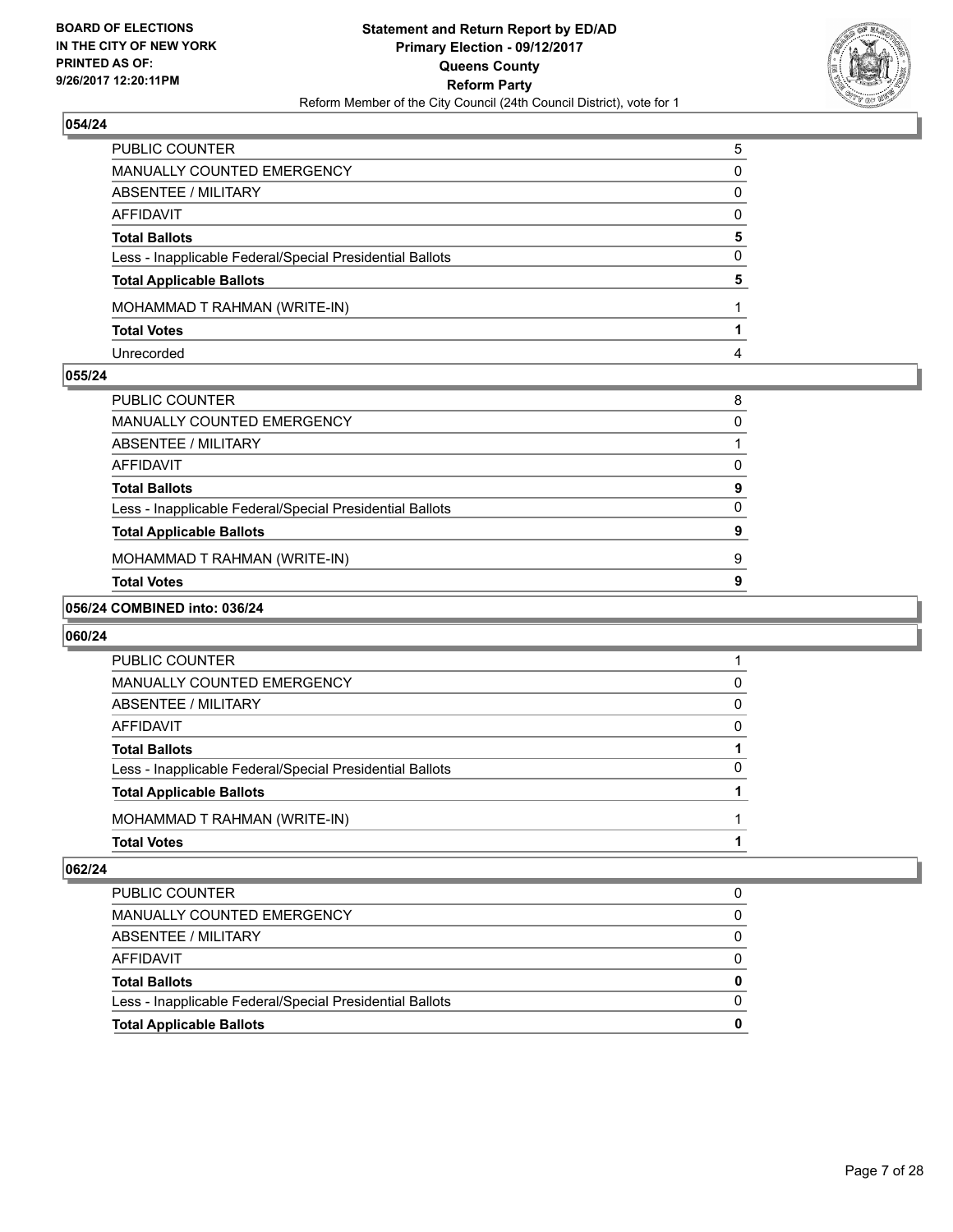

| PUBLIC COUNTER                                           | 3 |
|----------------------------------------------------------|---|
| MANUALLY COUNTED EMERGENCY                               | 0 |
| <b>ABSENTEE / MILITARY</b>                               | 0 |
| <b>AFFIDAVIT</b>                                         | 0 |
| <b>Total Ballots</b>                                     | 3 |
| Less - Inapplicable Federal/Special Presidential Ballots | 0 |
| <b>Total Applicable Ballots</b>                          | 3 |
| FAHA T. RAHMAN (WRITE-IN)                                |   |
| MOHAMMAD T RAHMAN (WRITE-IN)                             |   |
| <b>Total Votes</b>                                       | 2 |
| Unrecorded                                               |   |

#### **078/24**

| PUBLIC COUNTER                                           | 0        |
|----------------------------------------------------------|----------|
| <b>MANUALLY COUNTED EMERGENCY</b>                        | 0        |
| <b>ABSENTEE / MILITARY</b>                               |          |
| AFFIDAVIT                                                | $\Omega$ |
| <b>Total Ballots</b>                                     |          |
| Less - Inapplicable Federal/Special Presidential Ballots | $\Omega$ |
| <b>Total Applicable Ballots</b>                          |          |
| MOHAMMAD T RAHMAN (WRITE-IN)                             |          |
| <b>Total Votes</b>                                       |          |

#### **085/24**

| <b>PUBLIC COUNTER</b>                                    |  |
|----------------------------------------------------------|--|
| MANUALLY COUNTED EMERGENCY                               |  |
| ABSENTEE / MILITARY                                      |  |
| AFFIDAVIT                                                |  |
| <b>Total Ballots</b>                                     |  |
| Less - Inapplicable Federal/Special Presidential Ballots |  |
| <b>Total Applicable Ballots</b>                          |  |

| <b>PUBLIC COUNTER</b>                                    |  |
|----------------------------------------------------------|--|
| MANUALLY COUNTED EMERGENCY                               |  |
| ABSENTEE / MILITARY                                      |  |
| AFFIDAVIT                                                |  |
| <b>Total Ballots</b>                                     |  |
| Less - Inapplicable Federal/Special Presidential Ballots |  |
| <b>Total Applicable Ballots</b>                          |  |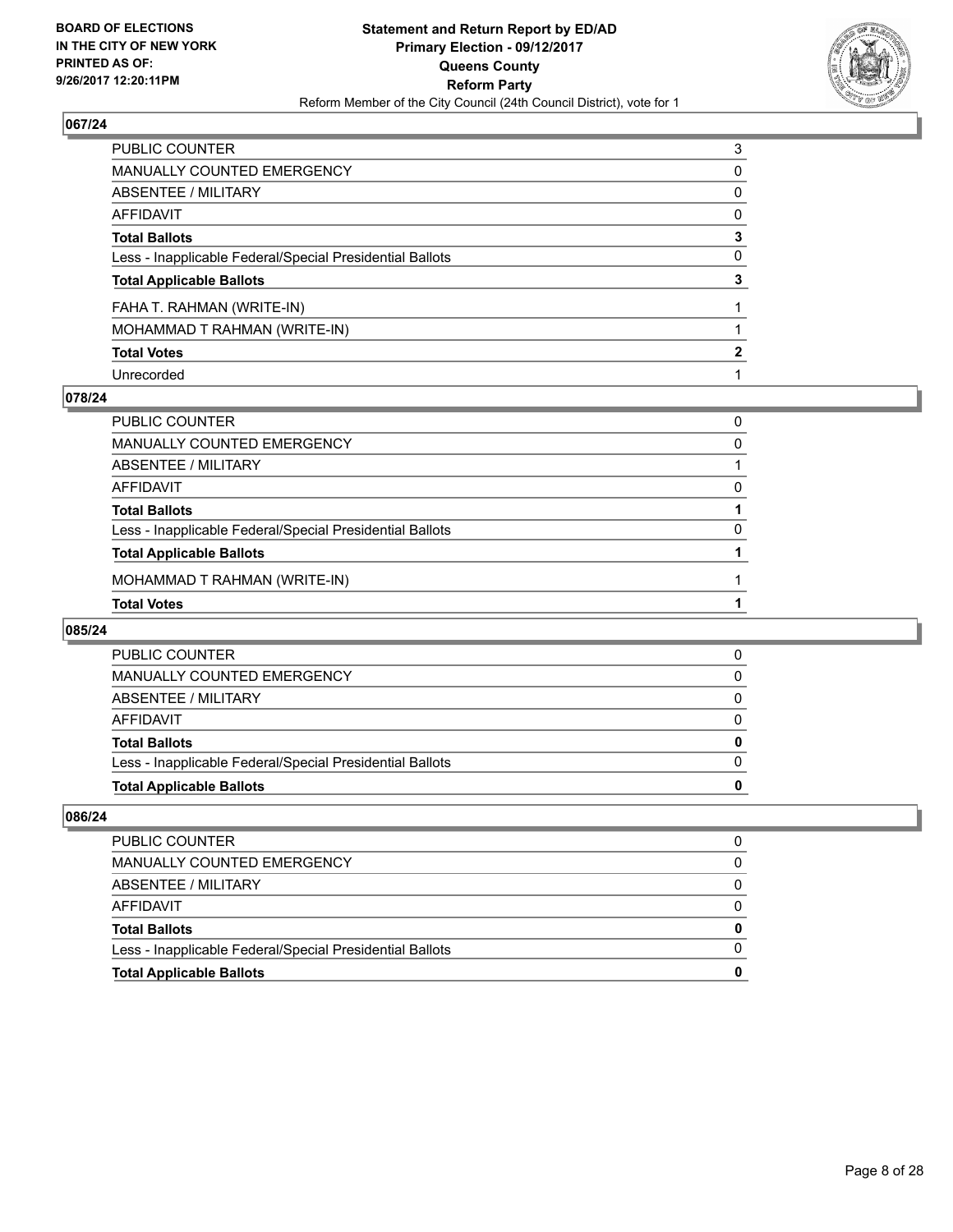

| <b>Total Applicable Ballots</b>                          | 0 |
|----------------------------------------------------------|---|
| Less - Inapplicable Federal/Special Presidential Ballots |   |
| <b>Total Ballots</b>                                     | 0 |
| AFFIDAVIT                                                | 0 |
| ABSENTEE / MILITARY                                      | 0 |
| MANUALLY COUNTED EMERGENCY                               |   |
| <b>PUBLIC COUNTER</b>                                    |   |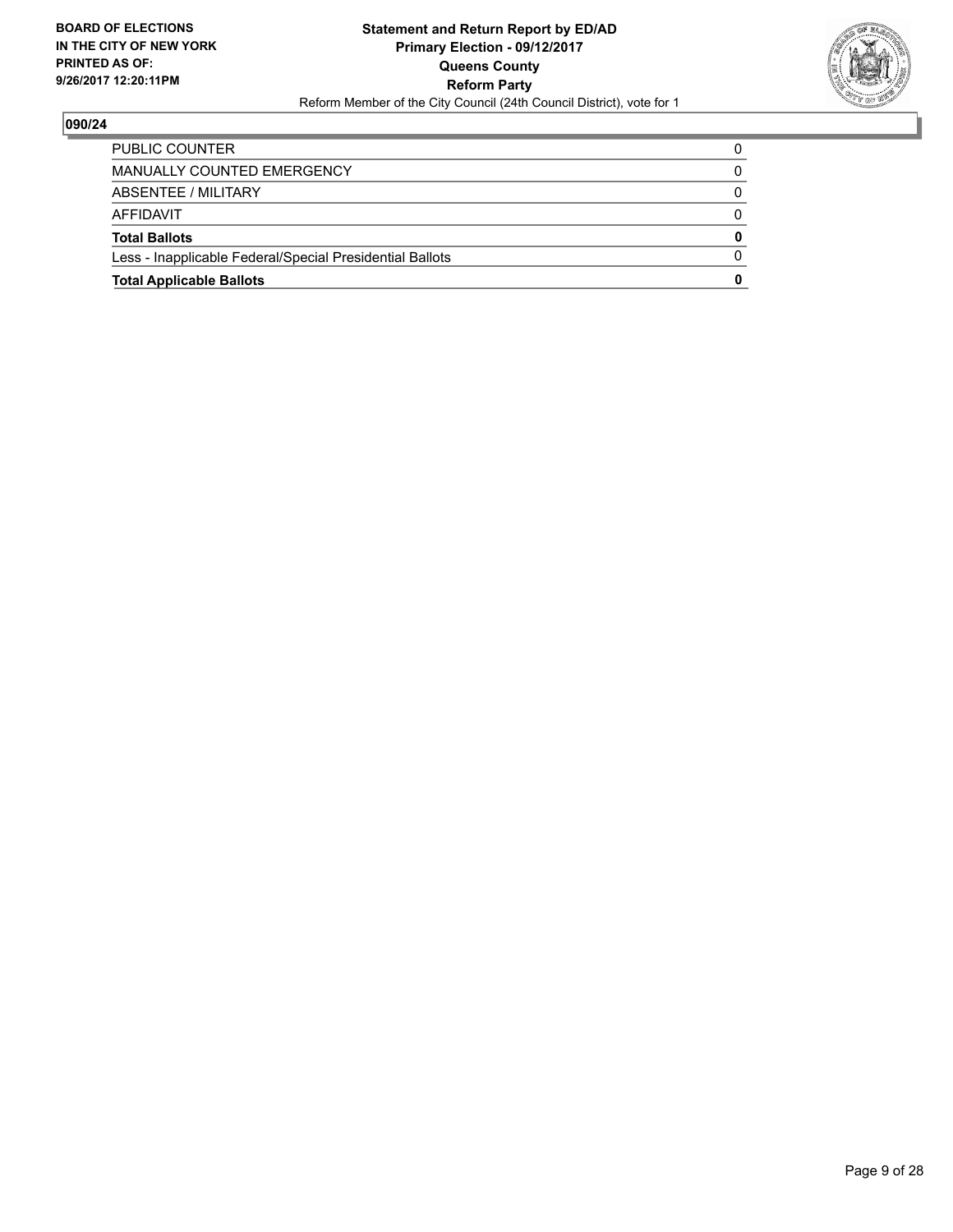

| <b>Total Applicable Ballots</b>                          | 0            |
|----------------------------------------------------------|--------------|
| Less - Inapplicable Federal/Special Presidential Ballots | $\Omega$     |
| <b>Total Ballots</b>                                     | $\mathbf{0}$ |
| AFFIDAVIT                                                | $\Omega$     |
| <b>ABSENTEE / MILITARY</b>                               | $\Omega$     |
| <b>MANUALLY COUNTED EMERGENCY</b>                        | 0            |
| PUBLIC COUNTER                                           | 0            |

#### **002/25**

| PUBLIC COUNTER                                           | $\Omega$     |
|----------------------------------------------------------|--------------|
| MANUALLY COUNTED EMERGENCY                               | 0            |
| ABSENTEE / MILITARY                                      | $\Omega$     |
| AFFIDAVIT                                                | $\Omega$     |
| <b>Total Ballots</b>                                     | $\mathbf{0}$ |
| Less - Inapplicable Federal/Special Presidential Ballots | $\Omega$     |
| <b>Total Applicable Ballots</b>                          | 0            |
|                                                          |              |

#### **003/25**

| PUBLIC COUNTER                                           | 3 |
|----------------------------------------------------------|---|
| <b>MANUALLY COUNTED EMERGENCY</b>                        | 0 |
| ABSENTEE / MILITARY                                      | 0 |
| AFFIDAVIT                                                | 0 |
| <b>Total Ballots</b>                                     | 3 |
| Less - Inapplicable Federal/Special Presidential Ballots | 0 |
| <b>Total Applicable Ballots</b>                          | 3 |
| MOHAMMAD T RAHMAN (WRITE-IN)                             |   |
| <b>Total Votes</b>                                       |   |
| Unrecorded                                               | 2 |
|                                                          |   |

## **004/25**

| PUBLIC COUNTER                                           | 0            |
|----------------------------------------------------------|--------------|
| MANUALLY COUNTED EMERGENCY                               | $\Omega$     |
| ABSENTEE / MILITARY                                      | 0            |
| AFFIDAVIT                                                | $\Omega$     |
| <b>Total Ballots</b>                                     | $\mathbf{0}$ |
| Less - Inapplicable Federal/Special Presidential Ballots | $\Omega$     |
| <b>Total Applicable Ballots</b>                          | 0            |

| Less - Inapplicable Federal/Special Presidential Ballots<br><b>Total Applicable Ballots</b> | 0 |
|---------------------------------------------------------------------------------------------|---|
| <b>Total Ballots</b>                                                                        |   |
| AFFIDAVIT                                                                                   |   |
| ABSENTEE / MILITARY                                                                         | 0 |
| MANUALLY COUNTED EMERGENCY                                                                  | 0 |
| <b>PUBLIC COUNTER</b>                                                                       | 0 |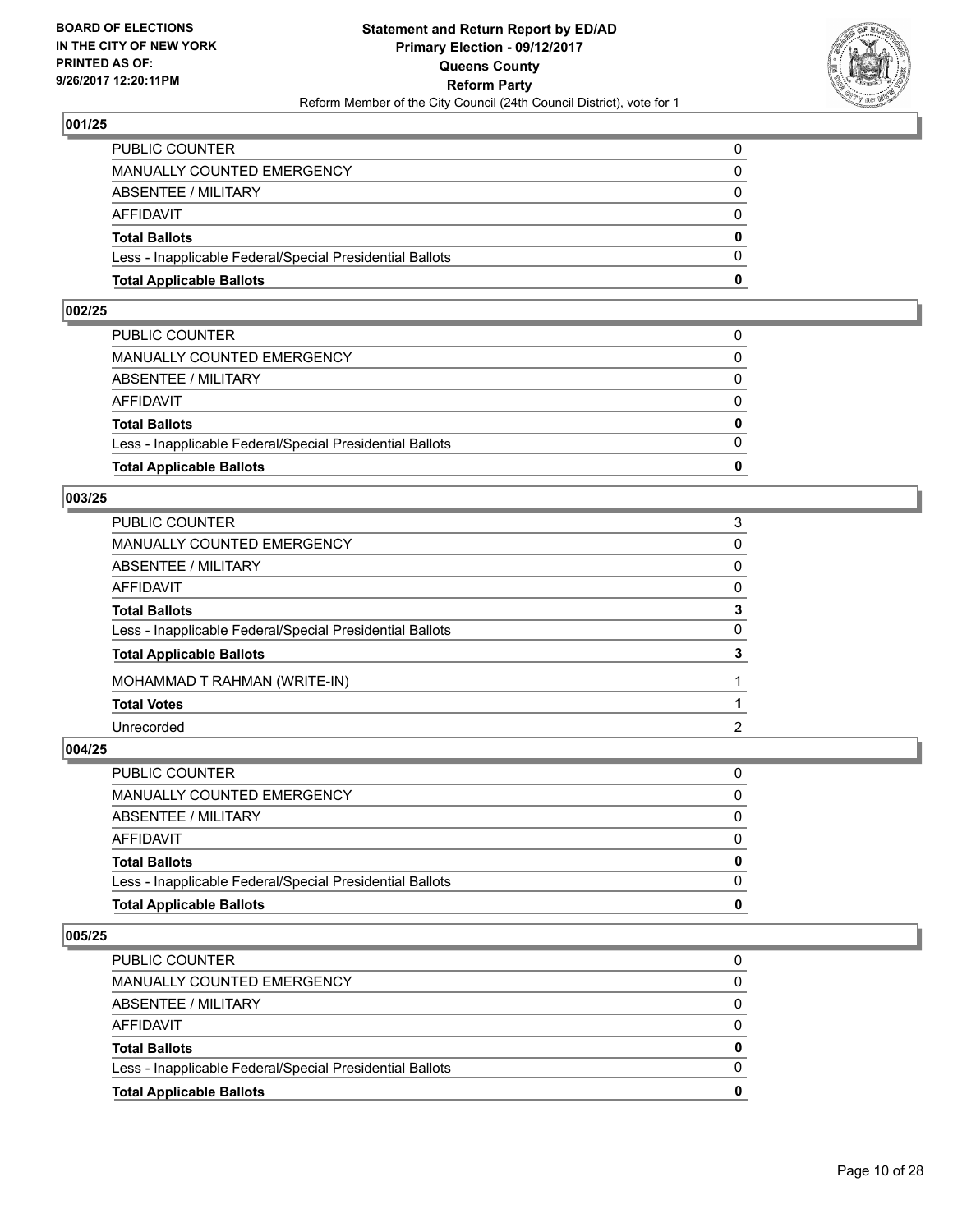

| PUBLIC COUNTER                                           |  |
|----------------------------------------------------------|--|
| <b>MANUALLY COUNTED EMERGENCY</b>                        |  |
| <b>ABSENTEE / MILITARY</b>                               |  |
| AFFIDAVIT                                                |  |
| <b>Total Ballots</b>                                     |  |
| Less - Inapplicable Federal/Special Presidential Ballots |  |
| <b>Total Applicable Ballots</b>                          |  |
| Unrecorded                                               |  |

## **007/25**

| <b>Total Votes</b>                                       |              |
|----------------------------------------------------------|--------------|
| VIDHI SETHI (WRITE-IN)                                   |              |
| <b>Total Applicable Ballots</b>                          |              |
| Less - Inapplicable Federal/Special Presidential Ballots | $\Omega$     |
| <b>Total Ballots</b>                                     |              |
| AFFIDAVIT                                                | $\mathbf{0}$ |
| ABSENTEE / MILITARY                                      | $\mathbf{0}$ |
| MANUALLY COUNTED EMERGENCY                               | 0            |
| PUBLIC COUNTER                                           |              |

## **008/25**

| PUBLIC COUNTER                                           |   |
|----------------------------------------------------------|---|
| MANUALLY COUNTED EMERGENCY                               |   |
| ABSENTEE / MILITARY                                      | 0 |
| AFFIDAVIT                                                |   |
| <b>Total Ballots</b>                                     |   |
| Less - Inapplicable Federal/Special Presidential Ballots |   |
| <b>Total Applicable Ballots</b>                          |   |
| Unrecorded                                               |   |

## **009/25**

| <b>Total Applicable Ballots</b>                          | 0            |
|----------------------------------------------------------|--------------|
| Less - Inapplicable Federal/Special Presidential Ballots |              |
| <b>Total Ballots</b>                                     | 0            |
| AFFIDAVIT                                                | 0            |
| ABSENTEE / MILITARY                                      | 0            |
| MANUALLY COUNTED EMERGENCY                               | $\mathbf{0}$ |
| PUBLIC COUNTER                                           |              |

| <b>PUBLIC COUNTER</b>                                    | 0        |
|----------------------------------------------------------|----------|
| MANUALLY COUNTED EMERGENCY                               | 0        |
| ABSENTEE / MILITARY                                      | 0        |
| AFFIDAVIT                                                | $\Omega$ |
| <b>Total Ballots</b>                                     | 0        |
| Less - Inapplicable Federal/Special Presidential Ballots | 0        |
| <b>Total Applicable Ballots</b>                          | 0        |
|                                                          |          |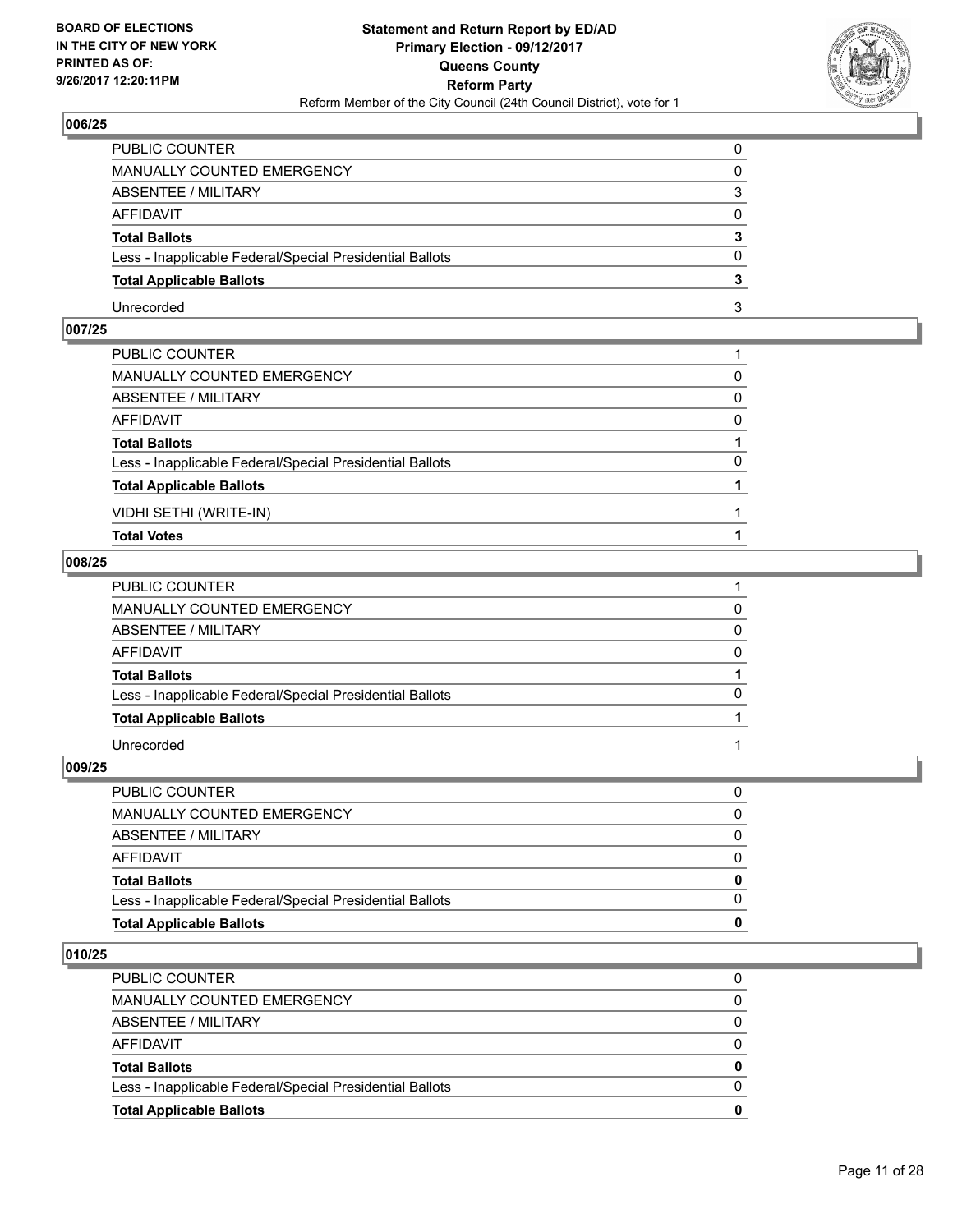

| <b>Total Applicable Ballots</b>                          | 0            |
|----------------------------------------------------------|--------------|
| Less - Inapplicable Federal/Special Presidential Ballots | $\Omega$     |
| <b>Total Ballots</b>                                     | $\mathbf{0}$ |
| <b>AFFIDAVIT</b>                                         | $\Omega$     |
| <b>ABSENTEE / MILITARY</b>                               | $\Omega$     |
| <b>MANUALLY COUNTED EMERGENCY</b>                        | $\Omega$     |
| PUBLIC COUNTER                                           | 0            |

#### **012/25**

| PUBLIC COUNTER                                           | 2              |
|----------------------------------------------------------|----------------|
| MANUALLY COUNTED EMERGENCY                               | 0              |
| ABSENTEE / MILITARY                                      | $\mathbf{0}$   |
| AFFIDAVIT                                                | $\mathbf{0}$   |
| Total Ballots                                            | $\mathbf{2}$   |
| Less - Inapplicable Federal/Special Presidential Ballots | 0              |
| <b>Total Applicable Ballots</b>                          | $\overline{2}$ |
| UNATTRIBUTABLE WRITE-IN (WRITE-IN)                       |                |
| <b>Total Votes</b>                                       |                |
| Unrecorded                                               |                |

## **013/25**

| PUBLIC COUNTER                                           | $\overline{2}$ |
|----------------------------------------------------------|----------------|
| MANUALLY COUNTED EMERGENCY                               | 0              |
| ABSENTEE / MILITARY                                      | 0              |
| AFFIDAVIT                                                | 0              |
| <b>Total Ballots</b>                                     | $\mathbf{2}$   |
| Less - Inapplicable Federal/Special Presidential Ballots | 0              |
| <b>Total Applicable Ballots</b>                          | $\mathbf{2}$   |
| DAVID EISENBACH (WRITE-IN)                               |                |
| <b>Total Votes</b>                                       |                |
| Unrecorded                                               |                |

| <b>PUBLIC COUNTER</b>                                    |  |
|----------------------------------------------------------|--|
| MANUALLY COUNTED EMERGENCY                               |  |
| ABSENTEE / MILITARY                                      |  |
| AFFIDAVIT                                                |  |
| <b>Total Ballots</b>                                     |  |
| Less - Inapplicable Federal/Special Presidential Ballots |  |
| <b>Total Applicable Ballots</b>                          |  |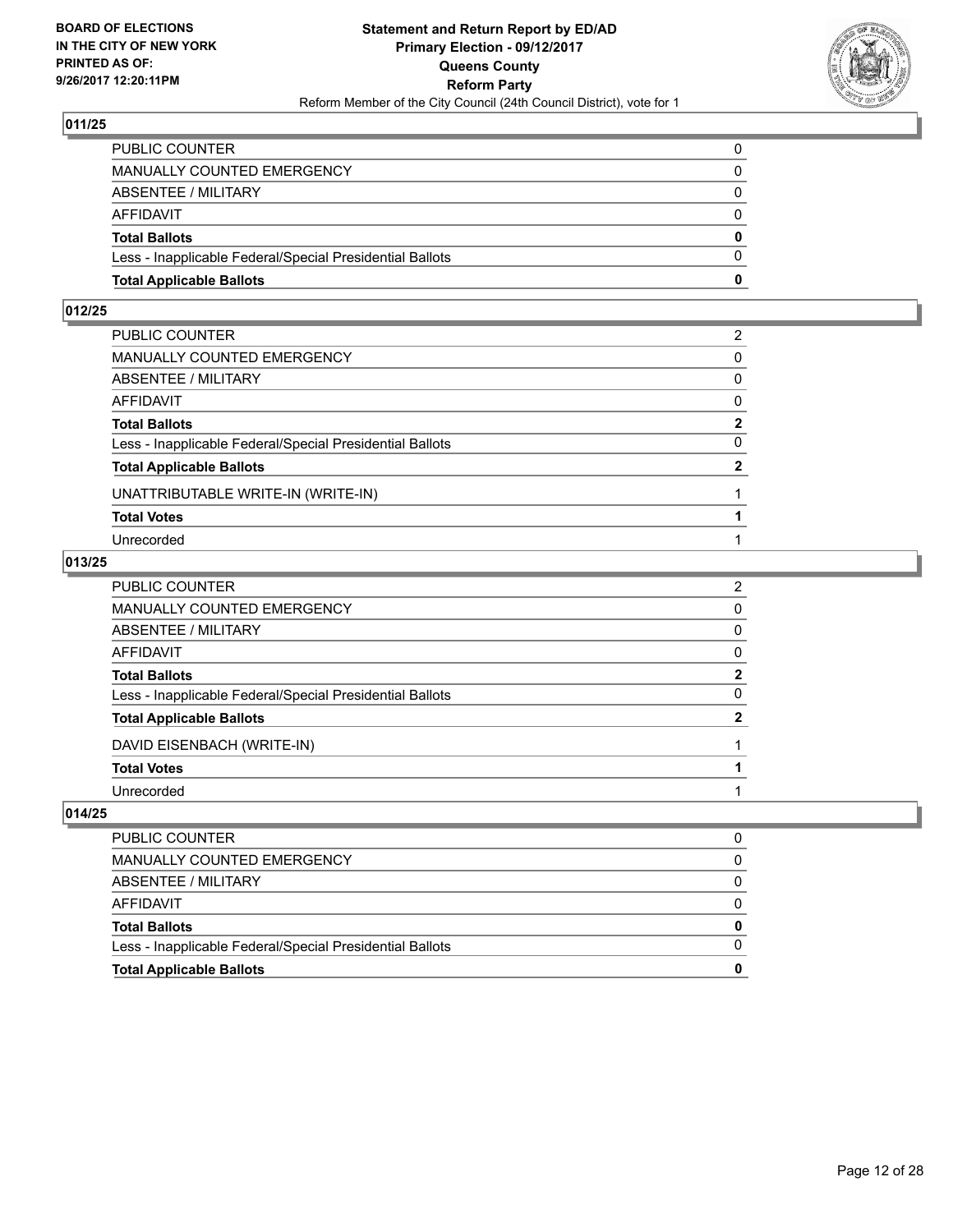

| <b>Total Applicable Ballots</b>                          | 0            |
|----------------------------------------------------------|--------------|
| Less - Inapplicable Federal/Special Presidential Ballots | $\Omega$     |
| <b>Total Ballots</b>                                     | $\mathbf{0}$ |
| <b>AFFIDAVIT</b>                                         | $\Omega$     |
| <b>ABSENTEE / MILITARY</b>                               | $\Omega$     |
| <b>MANUALLY COUNTED EMERGENCY</b>                        | 0            |
| PUBLIC COUNTER                                           | 0            |

#### **059/25**

| PUBLIC COUNTER                                           | 4            |
|----------------------------------------------------------|--------------|
| MANUALLY COUNTED EMERGENCY                               | 0            |
| ABSENTEE / MILITARY                                      | $\mathbf{0}$ |
| AFFIDAVIT                                                | $\mathbf{0}$ |
| Total Ballots                                            | 4            |
| Less - Inapplicable Federal/Special Presidential Ballots | $\mathbf{0}$ |
| <b>Total Applicable Ballots</b>                          | 4            |
| RORY LANCMAN (WRITE-IN)                                  | 3            |
| <b>Total Votes</b>                                       | 3            |
| Unrecorded                                               |              |

## **060/25**

| PUBLIC COUNTER                                           |          |
|----------------------------------------------------------|----------|
| MANUALLY COUNTED EMERGENCY                               | $\Omega$ |
| <b>ABSENTEE / MILITARY</b>                               |          |
| AFFIDAVIT                                                | $\Omega$ |
| <b>Total Ballots</b>                                     |          |
| Less - Inapplicable Federal/Special Presidential Ballots | $\Omega$ |
| <b>Total Applicable Ballots</b>                          |          |
| Unrecorded                                               |          |

| <b>PUBLIC COUNTER</b>                                    | 3 |
|----------------------------------------------------------|---|
| <b>MANUALLY COUNTED EMERGENCY</b>                        | 0 |
| ABSENTEE / MILITARY                                      | 0 |
| AFFIDAVIT                                                | 0 |
| <b>Total Ballots</b>                                     | 3 |
| Less - Inapplicable Federal/Special Presidential Ballots | 0 |
| <b>Total Applicable Ballots</b>                          | 3 |
| MOHAMMAD T RAHMAN (WRITE-IN)                             |   |
| UNATTRIBUTABLE WRITE-IN (WRITE-IN)                       |   |
| <b>Total Votes</b>                                       | 2 |
| Unrecorded                                               |   |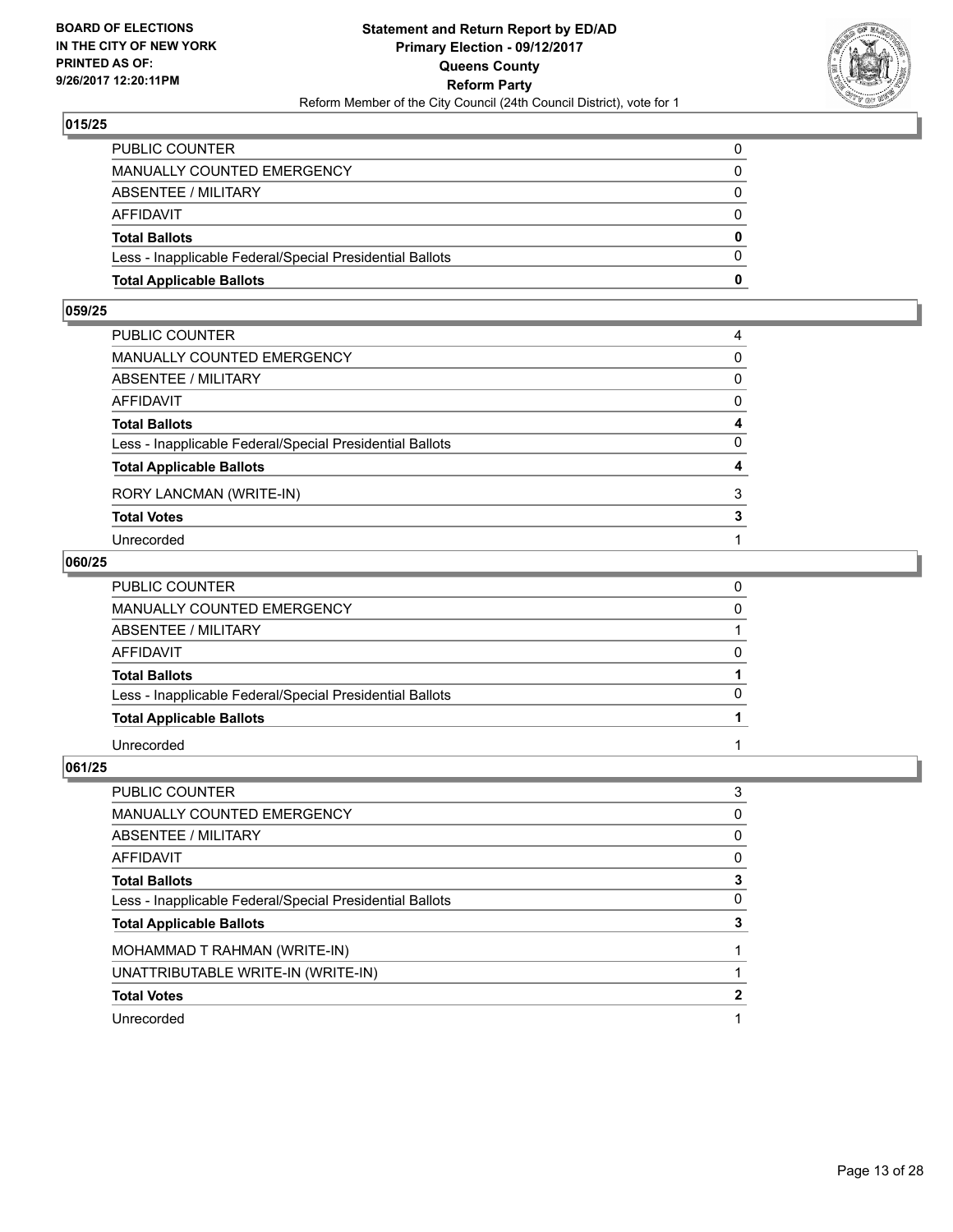

| PUBLIC COUNTER                                           | 5 |
|----------------------------------------------------------|---|
| <b>MANUALLY COUNTED EMERGENCY</b>                        |   |
| ABSENTEE / MILITARY                                      |   |
| AFFIDAVIT                                                |   |
| <b>Total Ballots</b>                                     |   |
| Less - Inapplicable Federal/Special Presidential Ballots |   |
| <b>Total Applicable Ballots</b>                          |   |
| Unrecorded                                               | h |

## **063/25**

| <b>Total Applicable Ballots</b>                          | 0            |
|----------------------------------------------------------|--------------|
| Less - Inapplicable Federal/Special Presidential Ballots | $\Omega$     |
| <b>Total Ballots</b>                                     | $\mathbf{0}$ |
| AFFIDAVIT                                                | $\Omega$     |
| ABSENTEE / MILITARY                                      | $\Omega$     |
| MANUALLY COUNTED EMERGENCY                               | $\mathbf{0}$ |
| PUBLIC COUNTER                                           | $\Omega$     |

## **064/25**

| <b>Total Applicable Ballots</b>                          | $\Omega$     |
|----------------------------------------------------------|--------------|
| Less - Inapplicable Federal/Special Presidential Ballots | $\Omega$     |
| <b>Total Ballots</b>                                     | $\mathbf{0}$ |
| AFFIDAVIT                                                | $\Omega$     |
| ABSENTEE / MILITARY                                      | $\mathbf{0}$ |
| MANUALLY COUNTED EMERGENCY                               | $\mathbf{0}$ |
| PUBLIC COUNTER                                           |              |

| <b>Total Votes</b>                                       |          |
|----------------------------------------------------------|----------|
| UNATTRIBUTABLE WRITE-IN (WRITE-IN)                       |          |
| <b>Total Applicable Ballots</b>                          |          |
| Less - Inapplicable Federal/Special Presidential Ballots | 0        |
| <b>Total Ballots</b>                                     |          |
| AFFIDAVIT                                                | $\Omega$ |
| ABSENTEE / MILITARY                                      | 0        |
| MANUALLY COUNTED EMERGENCY                               | 0        |
| PUBLIC COUNTER                                           |          |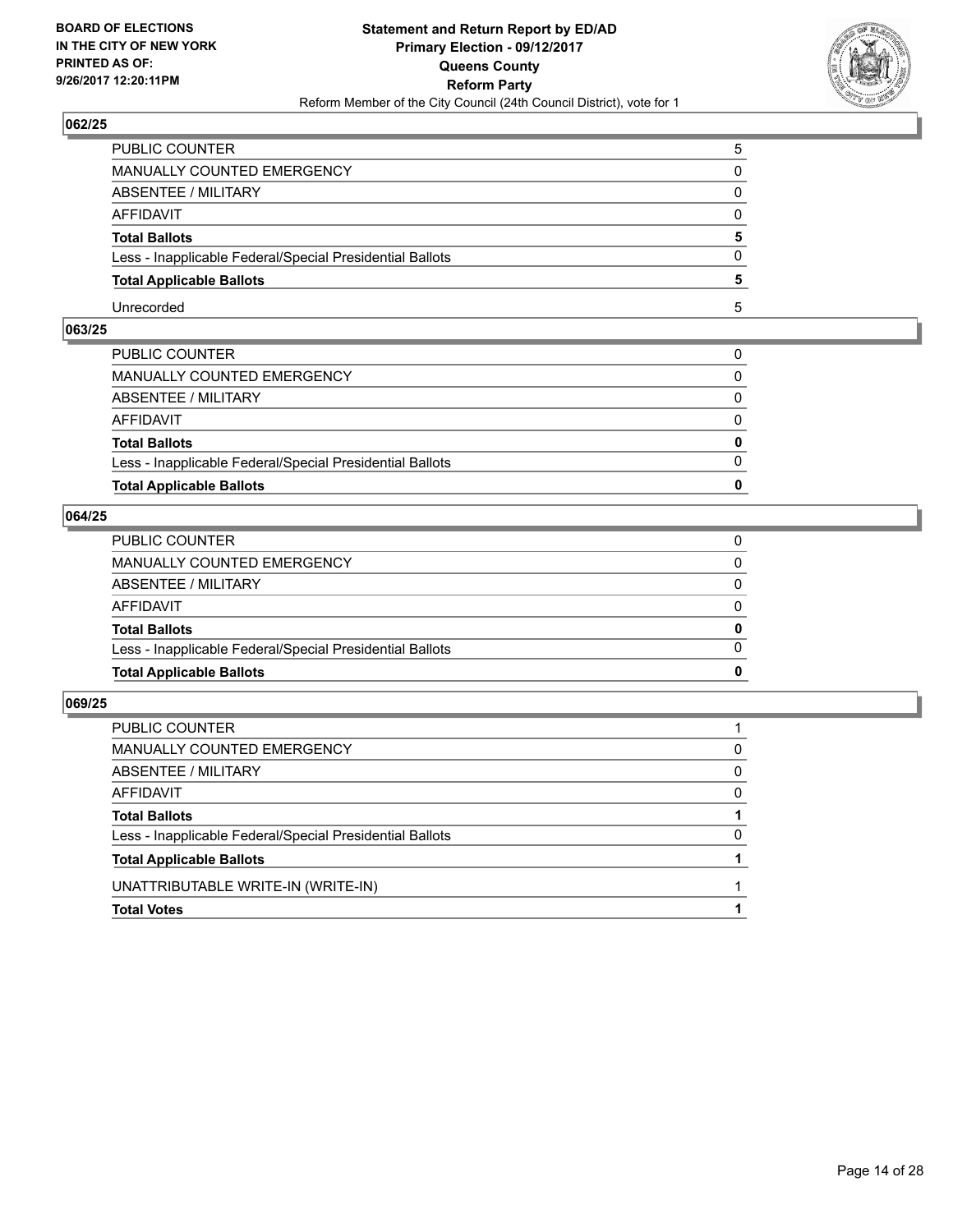

| <b>PUBLIC COUNTER</b>                                    | 2            |
|----------------------------------------------------------|--------------|
| MANUALLY COUNTED EMERGENCY                               | 0            |
| ABSENTEE / MILITARY                                      | 0            |
| AFFIDAVIT                                                | $\Omega$     |
| <b>Total Ballots</b>                                     | $\mathbf{2}$ |
| Less - Inapplicable Federal/Special Presidential Ballots | 0            |
| <b>Total Applicable Ballots</b>                          | 2            |
| TAIBUR RAHAMAN (WRITE-IN)                                |              |
| <b>Total Votes</b>                                       |              |
| Unrecorded                                               |              |
|                                                          |              |

| <b>PUBLIC COUNTER</b>                                    |   |
|----------------------------------------------------------|---|
| MANUALLY COUNTED EMERGENCY                               | 0 |
| ABSENTEE / MILITARY                                      |   |
| AFFIDAVIT                                                | 0 |
| <b>Total Ballots</b>                                     |   |
| Less - Inapplicable Federal/Special Presidential Ballots |   |
| <b>Total Applicable Ballots</b>                          |   |
| Unrecorded                                               |   |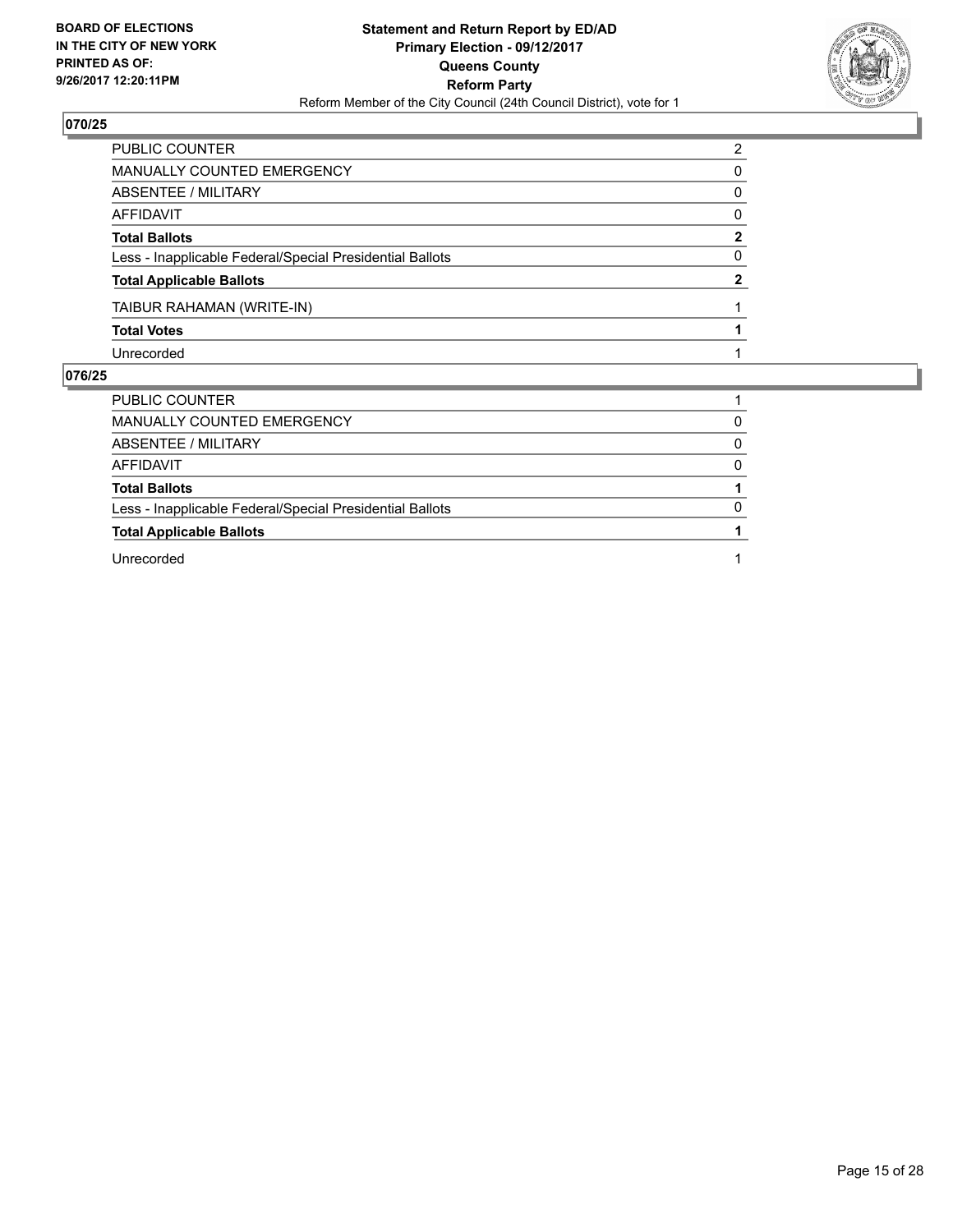

| <b>Total Applicable Ballots</b>                          | 0        |
|----------------------------------------------------------|----------|
| Less - Inapplicable Federal/Special Presidential Ballots | $\Omega$ |
| <b>Total Ballots</b>                                     | $\bf{0}$ |
| AFFIDAVIT                                                | $\Omega$ |
| <b>ABSENTEE / MILITARY</b>                               | $\Omega$ |
| <b>MANUALLY COUNTED EMERGENCY</b>                        | 0        |
| PUBLIC COUNTER                                           | 0        |

#### **010/27**

| <b>Total Applicable Ballots</b>                          | 0            |
|----------------------------------------------------------|--------------|
|                                                          |              |
| Less - Inapplicable Federal/Special Presidential Ballots | $\Omega$     |
| <b>Total Ballots</b>                                     | $\mathbf{0}$ |
| AFFIDAVIT                                                | $\Omega$     |
| ABSENTEE / MILITARY                                      | $\Omega$     |
| MANUALLY COUNTED EMERGENCY                               | 0            |
| PUBLIC COUNTER                                           |              |
|                                                          |              |

## **011/27**

| <b>Total Applicable Ballots</b>                          | 0            |
|----------------------------------------------------------|--------------|
| Less - Inapplicable Federal/Special Presidential Ballots | $\Omega$     |
| <b>Total Ballots</b>                                     | $\mathbf{0}$ |
| <b>AFFIDAVIT</b>                                         | $\Omega$     |
| ABSENTEE / MILITARY                                      | $\Omega$     |
| MANUALLY COUNTED EMERGENCY                               |              |
| PUBLIC COUNTER                                           |              |

#### **012/27**

| <b>Total Applicable Ballots</b>                          | o        |
|----------------------------------------------------------|----------|
| Less - Inapplicable Federal/Special Presidential Ballots | $\Omega$ |
| <b>Total Ballots</b>                                     | 0        |
| <b>AFFIDAVIT</b>                                         |          |
| ABSENTEE / MILITARY                                      | $\Omega$ |
| MANUALLY COUNTED EMERGENCY                               | 0        |
| PUBLIC COUNTER                                           | 0        |

| PUBLIC COUNTER                                           |   |
|----------------------------------------------------------|---|
| <b>MANUALLY COUNTED EMERGENCY</b>                        | 0 |
| ABSENTEE / MILITARY                                      | 0 |
| AFFIDAVIT                                                | 0 |
| <b>Total Ballots</b>                                     |   |
| Less - Inapplicable Federal/Special Presidential Ballots | 0 |
| <b>Total Applicable Ballots</b>                          |   |
| Unrecorded                                               |   |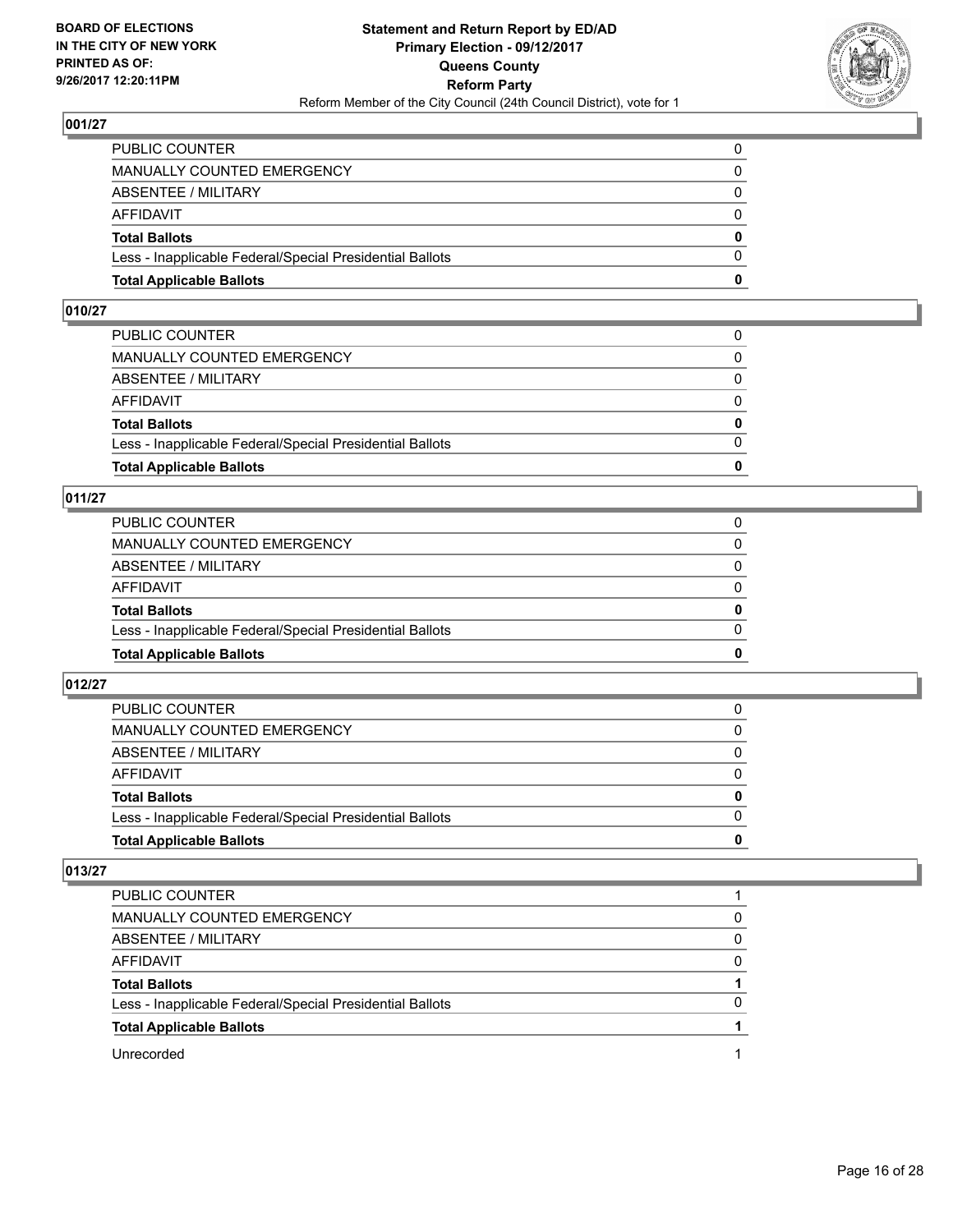

| PUBLIC COUNTER                                           | 5 |
|----------------------------------------------------------|---|
| MANUALLY COUNTED EMERGENCY                               | 0 |
| <b>ABSENTEE / MILITARY</b>                               | 2 |
| AFFIDAVIT                                                | 0 |
| <b>Total Ballots</b>                                     |   |
| Less - Inapplicable Federal/Special Presidential Ballots | 0 |
| <b>Total Applicable Ballots</b>                          |   |
| MOHAMMAD T RAHMAN (WRITE-IN)                             |   |
| UNATTRIBUTABLE WRITE-IN (WRITE-IN)                       | 3 |
| <b>Total Votes</b>                                       | 4 |
| Unrecorded                                               | 3 |

#### **015/27**

| PUBLIC COUNTER                                           |          |
|----------------------------------------------------------|----------|
| MANUALLY COUNTED EMERGENCY                               | O)       |
| ABSENTEE / MILITARY                                      | $\Omega$ |
| <b>AFFIDAVIT</b>                                         | 0        |
| <b>Total Ballots</b>                                     |          |
| Less - Inapplicable Federal/Special Presidential Ballots | n        |
| <b>Total Applicable Ballots</b>                          |          |
| Unrecorded                                               |          |

#### **016/27**

| <b>Total Applicable Ballots</b>                          |  |
|----------------------------------------------------------|--|
| Less - Inapplicable Federal/Special Presidential Ballots |  |
| <b>Total Ballots</b>                                     |  |
| AFFIDAVIT                                                |  |
| ABSENTEE / MILITARY                                      |  |
| MANUALLY COUNTED EMERGENCY                               |  |
| PUBLIC COUNTER                                           |  |

| <b>Total Applicable Ballots</b>                          |  |
|----------------------------------------------------------|--|
| Less - Inapplicable Federal/Special Presidential Ballots |  |
| <b>Total Ballots</b>                                     |  |
| AFFIDAVIT                                                |  |
| ABSENTEE / MILITARY                                      |  |
| MANUALLY COUNTED EMERGENCY                               |  |
| <b>PUBLIC COUNTER</b>                                    |  |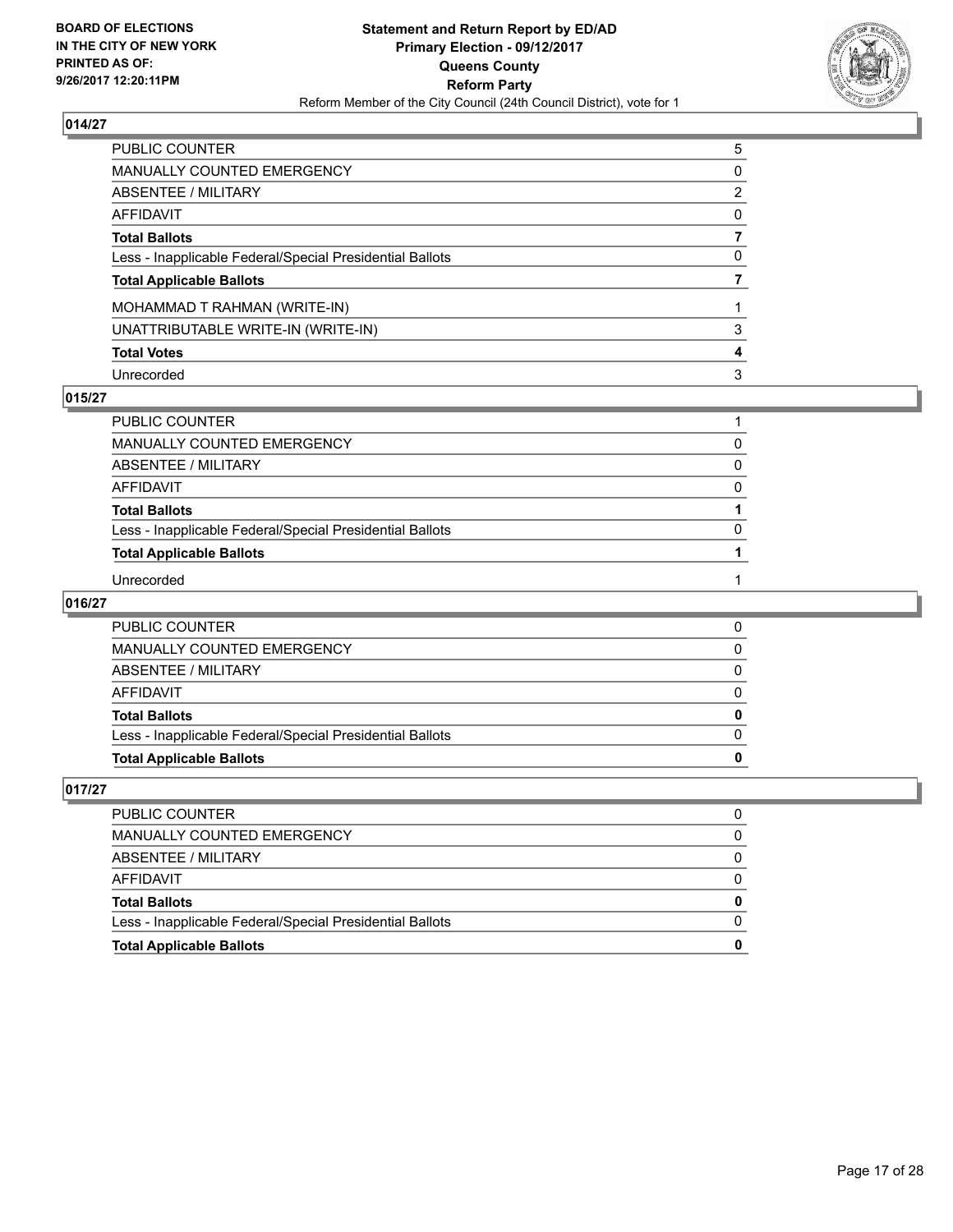

| PUBLIC COUNTER                                           |  |
|----------------------------------------------------------|--|
| <b>MANUALLY COUNTED EMERGENCY</b>                        |  |
| <b>ABSENTEE / MILITARY</b>                               |  |
| AFFIDAVIT                                                |  |
| <b>Total Ballots</b>                                     |  |
| Less - Inapplicable Federal/Special Presidential Ballots |  |
| <b>Total Applicable Ballots</b>                          |  |
| Unrecorded                                               |  |

## **025/27**

| PUBLIC COUNTER                                           |              |
|----------------------------------------------------------|--------------|
| MANUALLY COUNTED EMERGENCY                               | 0            |
| ABSENTEE / MILITARY                                      | $\mathbf{0}$ |
| AFFIDAVIT                                                | $\Omega$     |
| <b>Total Ballots</b>                                     |              |
| Less - Inapplicable Federal/Special Presidential Ballots | $\Omega$     |
| <b>Total Applicable Ballots</b>                          |              |
| Unrecorded                                               |              |

## **026/27**

| PUBLIC COUNTER                                           |              |
|----------------------------------------------------------|--------------|
| MANUALLY COUNTED EMERGENCY                               | 0            |
| ABSENTEE / MILITARY                                      | $\Omega$     |
| AFFIDAVIT                                                | $\mathbf{0}$ |
| <b>Total Ballots</b>                                     |              |
| Less - Inapplicable Federal/Special Presidential Ballots | $\Omega$     |
| <b>Total Applicable Ballots</b>                          |              |
| UNATTRIBUTABLE WRITE-IN (WRITE-IN)                       |              |
| <b>Total Votes</b>                                       |              |
|                                                          |              |

**027/27** 

| <b>Total Applicable Ballots</b>                          | 0        |
|----------------------------------------------------------|----------|
| Less - Inapplicable Federal/Special Presidential Ballots |          |
| Total Ballots                                            | $\bf{0}$ |
| AFFIDAVIT                                                |          |
| ABSENTEE / MILITARY                                      | 0        |
| MANUALLY COUNTED EMERGENCY                               | 0        |
| PUBLIC COUNTER                                           |          |
|                                                          |          |

| <b>PUBLIC COUNTER</b>                                    | 0        |
|----------------------------------------------------------|----------|
| MANUALLY COUNTED EMERGENCY                               | 0        |
| ABSENTEE / MILITARY                                      | 0        |
| AFFIDAVIT                                                | $\Omega$ |
| <b>Total Ballots</b>                                     | 0        |
| Less - Inapplicable Federal/Special Presidential Ballots | 0        |
| <b>Total Applicable Ballots</b>                          | 0        |
|                                                          |          |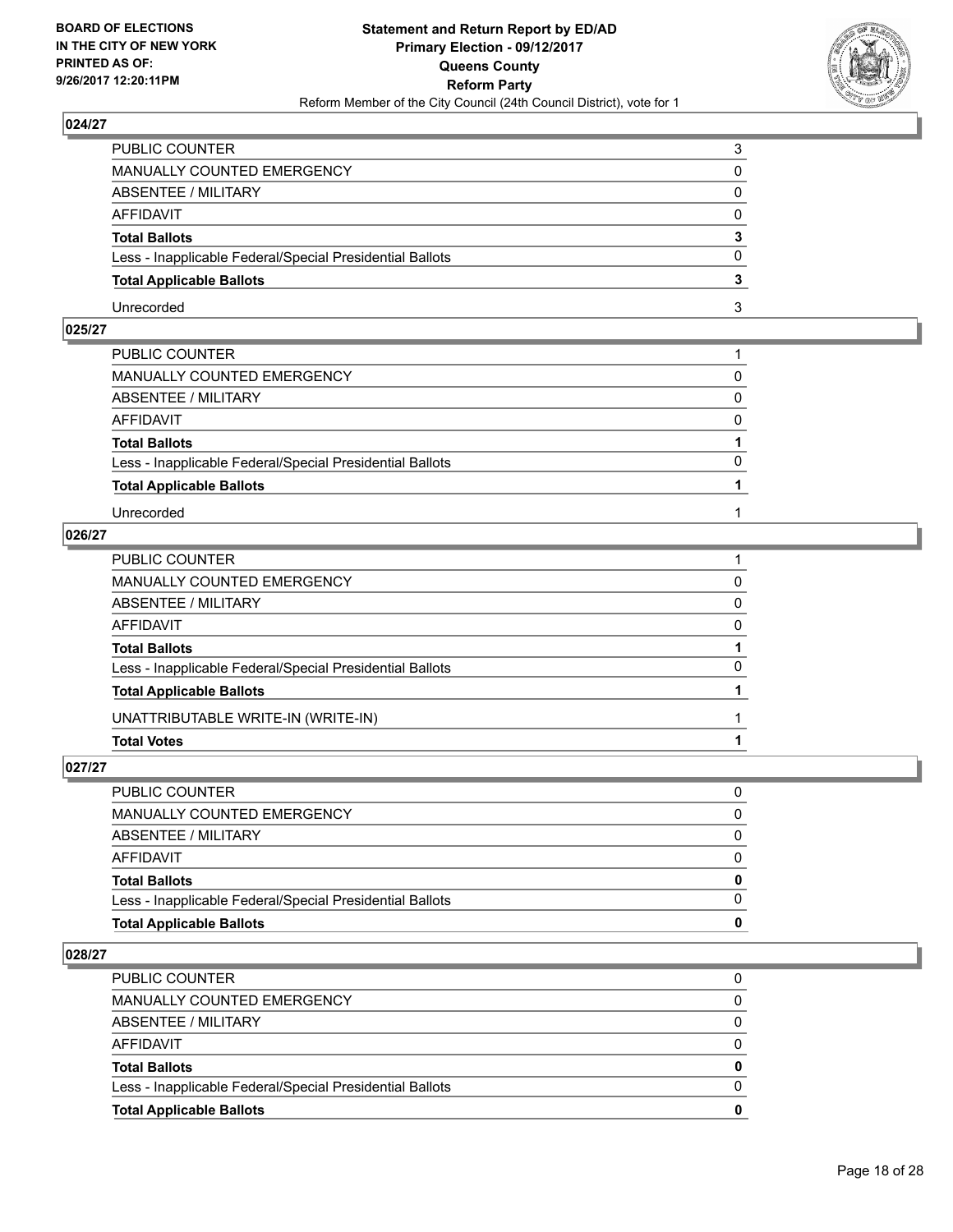

| <b>Total Applicable Ballots</b>                          | 0        |
|----------------------------------------------------------|----------|
| Less - Inapplicable Federal/Special Presidential Ballots | $\Omega$ |
| <b>Total Ballots</b>                                     | $\bf{0}$ |
| AFFIDAVIT                                                | $\Omega$ |
| <b>ABSENTEE / MILITARY</b>                               | $\Omega$ |
| <b>MANUALLY COUNTED EMERGENCY</b>                        | 0        |
| PUBLIC COUNTER                                           | 0        |

## **030/27**

| PUBLIC COUNTER                                           | 0            |
|----------------------------------------------------------|--------------|
| MANUALLY COUNTED EMERGENCY                               | 0            |
| ABSENTEE / MILITARY                                      | $\Omega$     |
| AFFIDAVIT                                                | $\Omega$     |
| <b>Total Ballots</b>                                     | $\mathbf{0}$ |
| Less - Inapplicable Federal/Special Presidential Ballots | $\Omega$     |
| <b>Total Applicable Ballots</b>                          | 0            |
|                                                          |              |

#### **031/27**

| <b>Total Applicable Ballots</b>                          | 0        |
|----------------------------------------------------------|----------|
| Less - Inapplicable Federal/Special Presidential Ballots | $\Omega$ |
| <b>Total Ballots</b>                                     | 0        |
| <b>AFFIDAVIT</b>                                         | 0        |
| ABSENTEE / MILITARY                                      | $\Omega$ |
| MANUALLY COUNTED EMERGENCY                               | 0        |
| PUBLIC COUNTER                                           |          |

#### **032/27**

| <b>PUBLIC COUNTER</b>                                    |              |
|----------------------------------------------------------|--------------|
| MANUALLY COUNTED EMERGENCY                               | 0            |
| ABSENTEE / MILITARY                                      | 0            |
| <b>AFFIDAVIT</b>                                         | 0            |
| <b>Total Ballots</b>                                     |              |
| Less - Inapplicable Federal/Special Presidential Ballots | <sup>0</sup> |
| <b>Total Applicable Ballots</b>                          |              |
| Unrecorded                                               |              |

| <b>Total Applicable Ballots</b>                          | 0 |
|----------------------------------------------------------|---|
| Less - Inapplicable Federal/Special Presidential Ballots | 0 |
| <b>Total Ballots</b>                                     | 0 |
| AFFIDAVIT                                                | 0 |
| ABSENTEE / MILITARY                                      | 0 |
| MANUALLY COUNTED EMERGENCY                               | 0 |
| <b>PUBLIC COUNTER</b>                                    | 0 |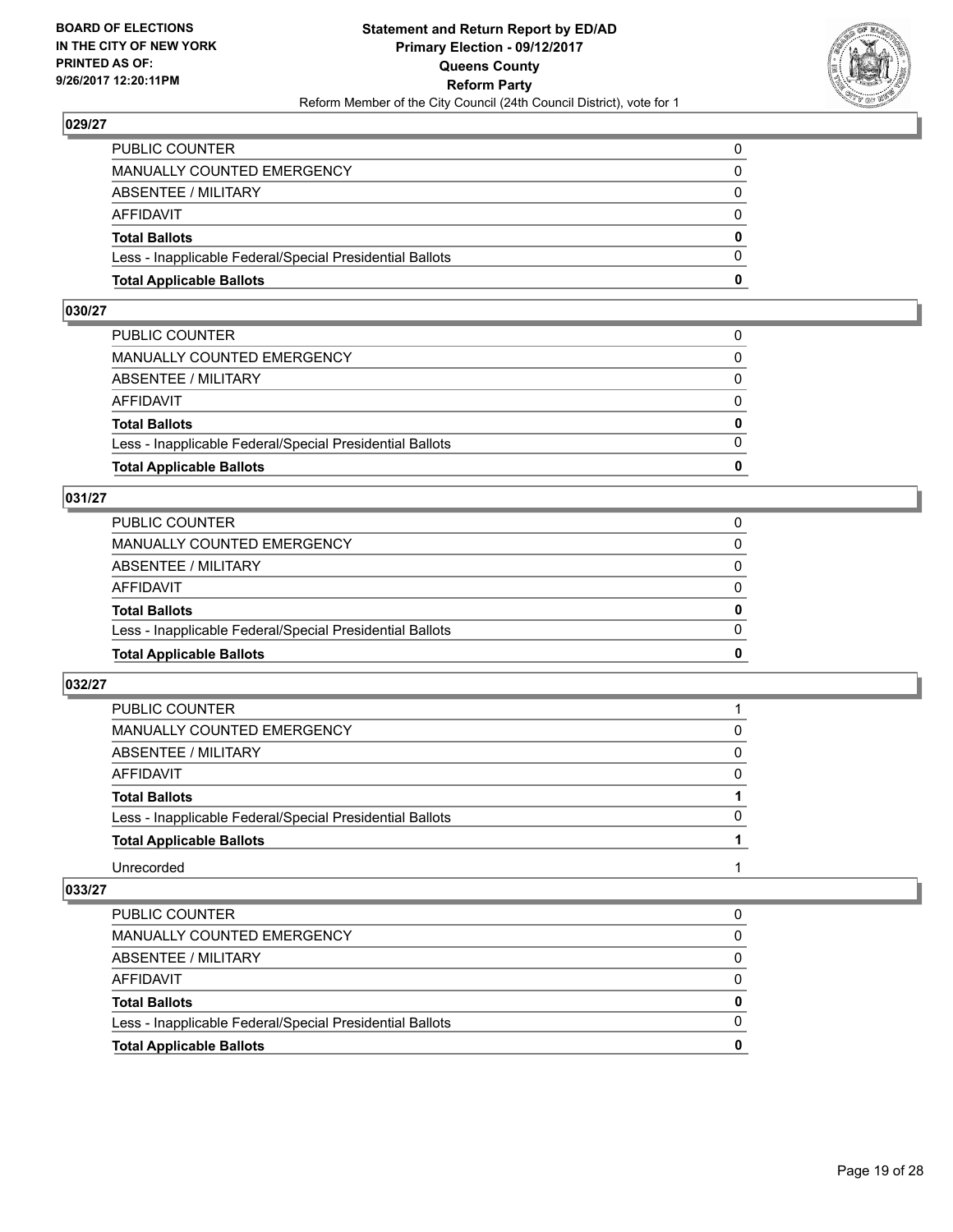

| PUBLIC COUNTER                                           | ◠ |
|----------------------------------------------------------|---|
| <b>MANUALLY COUNTED EMERGENCY</b>                        |   |
| ABSENTEE / MILITARY                                      |   |
| AFFIDAVIT                                                |   |
| <b>Total Ballots</b>                                     |   |
| Less - Inapplicable Federal/Special Presidential Ballots |   |
| <b>Total Applicable Ballots</b>                          |   |
| Unrecorded                                               |   |

## **035/27**

| <b>Total Applicable Ballots</b>                          | $\bf{0}$     |
|----------------------------------------------------------|--------------|
| Less - Inapplicable Federal/Special Presidential Ballots | $\Omega$     |
| <b>Total Ballots</b>                                     | $\mathbf{0}$ |
| AFFIDAVIT                                                | $\Omega$     |
| ABSENTEE / MILITARY                                      | $\Omega$     |
| MANUALLY COUNTED EMERGENCY                               | $\mathbf{0}$ |
| PUBLIC COUNTER                                           | 0            |

## **036/27**

| PUBLIC COUNTER                                           |                |
|----------------------------------------------------------|----------------|
| MANUALLY COUNTED EMERGENCY                               | 0              |
| ABSENTEE / MILITARY                                      | 0              |
| AFFIDAVIT                                                | $\Omega$       |
| <b>Total Ballots</b>                                     | $\overline{2}$ |
| Less - Inapplicable Federal/Special Presidential Ballots | $\Omega$       |
| <b>Total Applicable Ballots</b>                          |                |
| Unrecorded                                               | $\mathcal{P}$  |

#### **037/27**

| <b>Total Applicable Ballots</b>                          | 0            |
|----------------------------------------------------------|--------------|
| Less - Inapplicable Federal/Special Presidential Ballots | $\Omega$     |
| <b>Total Ballots</b>                                     | $\mathbf{0}$ |
| <b>AFFIDAVIT</b>                                         | $\Omega$     |
| ABSENTEE / MILITARY                                      | $\Omega$     |
| <b>MANUALLY COUNTED EMERGENCY</b>                        | 0            |
| PUBLIC COUNTER                                           |              |

| <b>PUBLIC COUNTER</b>                                    |          |
|----------------------------------------------------------|----------|
| MANUALLY COUNTED EMERGENCY                               | 0        |
| ABSENTEE / MILITARY                                      | $\Omega$ |
| AFFIDAVIT                                                | 0        |
| <b>Total Ballots</b>                                     |          |
| Less - Inapplicable Federal/Special Presidential Ballots | 0        |
| <b>Total Applicable Ballots</b>                          |          |
| Unrecorded                                               |          |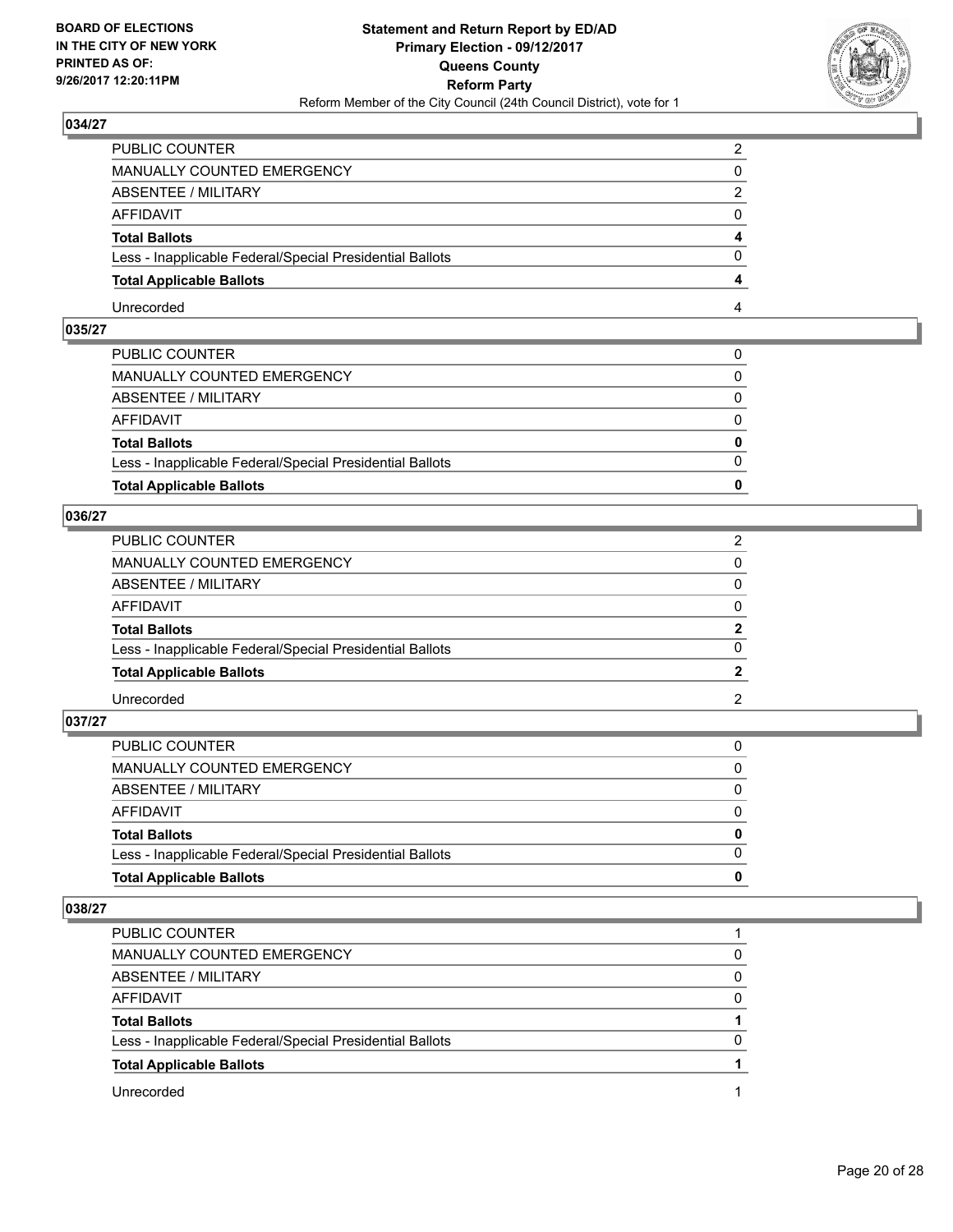

| <b>Total Applicable Ballots</b>                          | 0        |
|----------------------------------------------------------|----------|
| Less - Inapplicable Federal/Special Presidential Ballots | $\Omega$ |
| <b>Total Ballots</b>                                     | $\bf{0}$ |
| <b>AFFIDAVIT</b>                                         | 0        |
| <b>ABSENTEE / MILITARY</b>                               | $\Omega$ |
| <b>MANUALLY COUNTED EMERGENCY</b>                        | $\Omega$ |
| PUBLIC COUNTER                                           |          |

## **040/27**

| PUBLIC COUNTER                                           | 0            |
|----------------------------------------------------------|--------------|
| MANUALLY COUNTED EMERGENCY                               | 0            |
| ABSENTEE / MILITARY                                      | $\Omega$     |
| AFFIDAVIT                                                | $\Omega$     |
| <b>Total Ballots</b>                                     | $\mathbf{0}$ |
| Less - Inapplicable Federal/Special Presidential Ballots | $\Omega$     |
| <b>Total Applicable Ballots</b>                          | 0            |
|                                                          |              |

#### **041/27**

| <b>Total Applicable Ballots</b>                          | 0        |
|----------------------------------------------------------|----------|
| Less - Inapplicable Federal/Special Presidential Ballots | $\Omega$ |
| <b>Total Ballots</b>                                     | 0        |
| <b>AFFIDAVIT</b>                                         | 0        |
| ABSENTEE / MILITARY                                      | $\Omega$ |
| MANUALLY COUNTED EMERGENCY                               | 0        |
| PUBLIC COUNTER                                           |          |

#### **042/27**

| <b>Total Applicable Ballots</b>                          | 0        |
|----------------------------------------------------------|----------|
| Less - Inapplicable Federal/Special Presidential Ballots |          |
| <b>Total Ballots</b>                                     | $\bf{0}$ |
| <b>AFFIDAVIT</b>                                         |          |
| ABSENTEE / MILITARY                                      | 0        |
| MANUALLY COUNTED EMERGENCY                               | 0        |
| <b>PUBLIC COUNTER</b>                                    | 0        |

| <b>Total Applicable Ballots</b>                          | 0 |
|----------------------------------------------------------|---|
| Less - Inapplicable Federal/Special Presidential Ballots |   |
| <b>Total Ballots</b>                                     | 0 |
| AFFIDAVIT                                                |   |
| ABSENTEE / MILITARY                                      |   |
| MANUALLY COUNTED EMERGENCY                               | 0 |
| PUBLIC COUNTER                                           |   |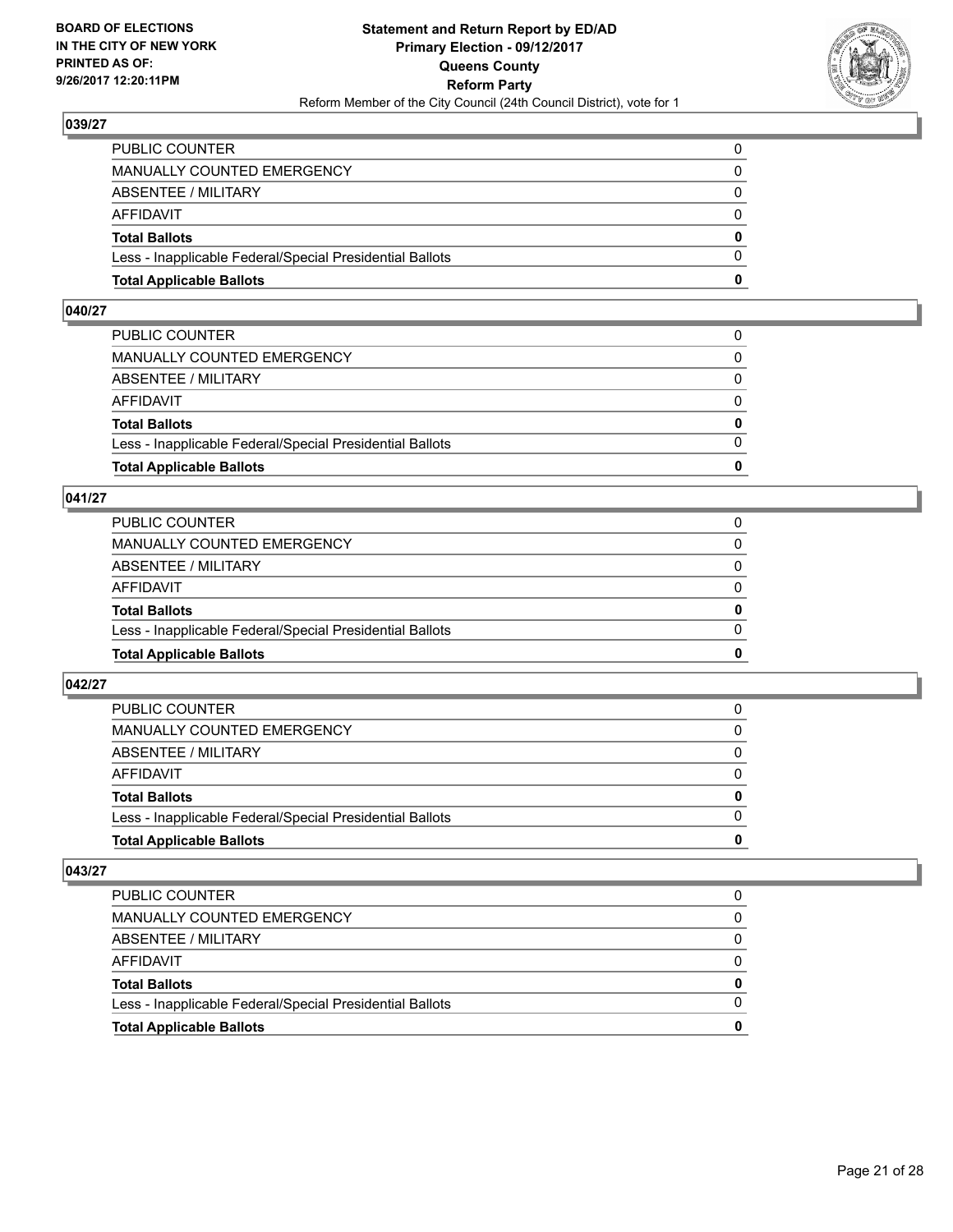

| PUBLIC COUNTER                                           | 3 |
|----------------------------------------------------------|---|
| MANUALLY COUNTED EMERGENCY                               | 0 |
| <b>ABSENTEE / MILITARY</b>                               | 0 |
| <b>AFFIDAVIT</b>                                         | 0 |
| <b>Total Ballots</b>                                     | 3 |
| Less - Inapplicable Federal/Special Presidential Ballots | 0 |
| <b>Total Applicable Ballots</b>                          | 3 |
| DIANA AYALA (WRITE-IN)                                   |   |
| RORY LANCMAN (WRITE-IN)                                  |   |
| <b>Total Votes</b>                                       | 2 |
| Unrecorded                                               |   |

#### **045/27**

| PUBLIC COUNTER                                           | 2        |
|----------------------------------------------------------|----------|
| MANUALLY COUNTED EMERGENCY                               | 0        |
| ABSENTEE / MILITARY                                      |          |
| AFFIDAVIT                                                | 0        |
| <b>Total Ballots</b>                                     | 3        |
| Less - Inapplicable Federal/Special Presidential Ballots | $\Omega$ |
| <b>Total Applicable Ballots</b>                          | 3        |
| UNATTRIBUTABLE WRITE-IN (WRITE-IN)                       |          |
| <b>Total Votes</b>                                       |          |
| Unrecorded                                               | 2        |

#### **079/27**

| <b>PUBLIC COUNTER</b>                                    | 5 |
|----------------------------------------------------------|---|
| <b>MANUALLY COUNTED EMERGENCY</b>                        | 0 |
| <b>ABSENTEE / MILITARY</b>                               | 0 |
| AFFIDAVIT                                                | 0 |
| <b>Total Ballots</b>                                     | 5 |
| Less - Inapplicable Federal/Special Presidential Ballots | 0 |
| <b>Total Applicable Ballots</b>                          | 5 |
| MOHAMMAD T RAHMAN (WRITE-IN)                             | 3 |
| UNATTRIBUTABLE WRITE-IN (WRITE-IN)                       |   |
| <b>Total Votes</b>                                       | 4 |
| Unrecorded                                               |   |

| PUBLIC COUNTER                                           |   |
|----------------------------------------------------------|---|
| <b>MANUALLY COUNTED EMERGENCY</b>                        | 0 |
| <b>ABSENTEE / MILITARY</b>                               | 0 |
| AFFIDAVIT                                                | 0 |
| <b>Total Ballots</b>                                     |   |
| Less - Inapplicable Federal/Special Presidential Ballots | 0 |
| <b>Total Applicable Ballots</b>                          |   |
| MOHAMMAD T RAHMAN (WRITE-IN)                             |   |
| <b>Total Votes</b>                                       |   |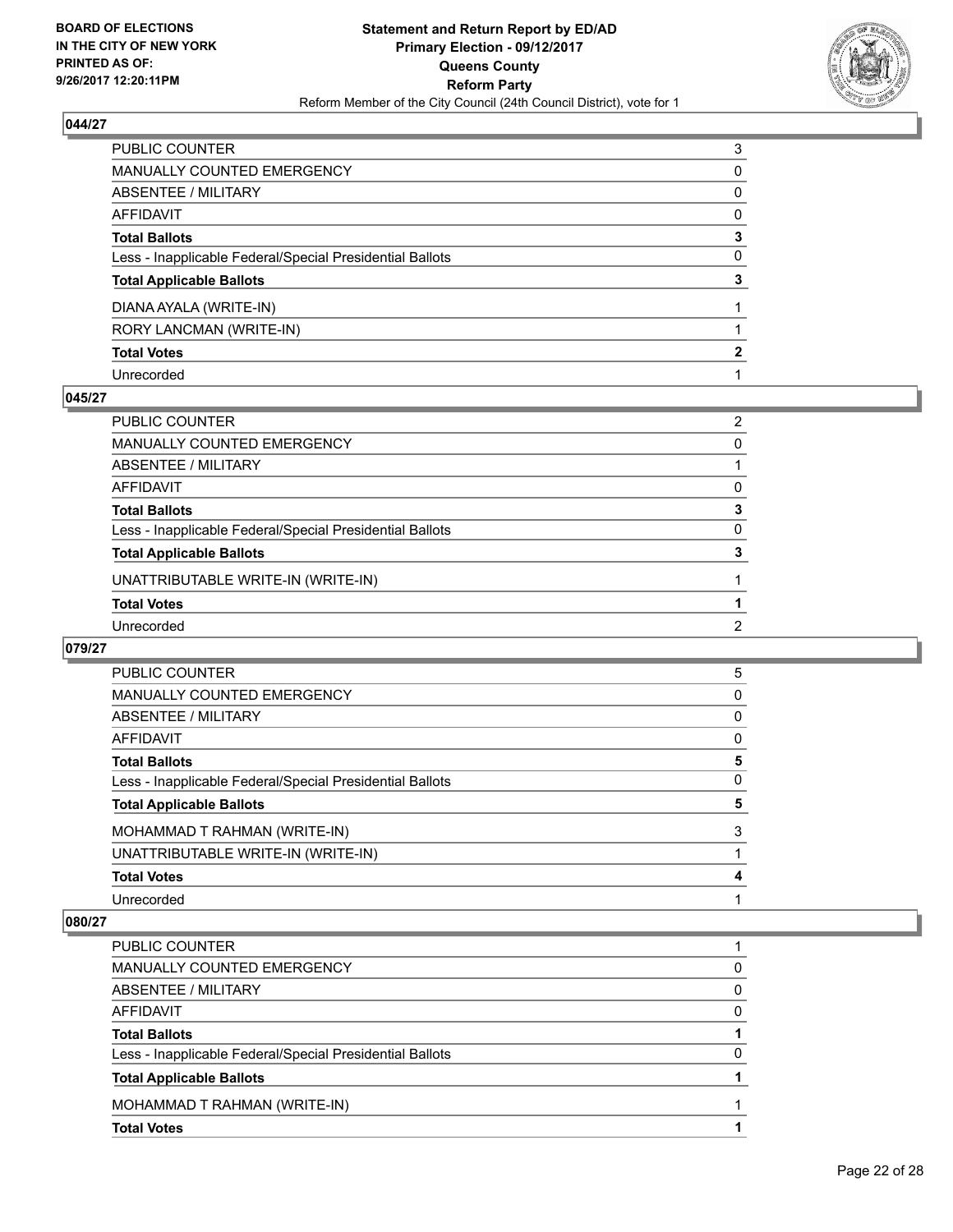

| <b>Total Applicable Ballots</b>                          | 0        |
|----------------------------------------------------------|----------|
| Less - Inapplicable Federal/Special Presidential Ballots | $\Omega$ |
| <b>Total Ballots</b>                                     | 0        |
| <b>AFFIDAVIT</b>                                         | 0        |
| ABSENTEE / MILITARY                                      | $\Omega$ |
| <b>MANUALLY COUNTED EMERGENCY</b>                        |          |
| PUBLIC COUNTER                                           |          |

#### **085/27**

| PUBLIC COUNTER                                           | 0            |
|----------------------------------------------------------|--------------|
| MANUALLY COUNTED EMERGENCY                               | $\Omega$     |
| ABSENTEE / MILITARY                                      | $\Omega$     |
| AFFIDAVIT                                                | $\Omega$     |
| <b>Total Ballots</b>                                     | $\mathbf{0}$ |
| Less - Inapplicable Federal/Special Presidential Ballots | $\Omega$     |
| <b>Total Applicable Ballots</b>                          | 0            |
|                                                          |              |

| <b>PUBLIC COUNTER</b>                                    | 2 |
|----------------------------------------------------------|---|
| MANUALLY COUNTED EMERGENCY                               | 0 |
| ABSENTEE / MILITARY                                      | 0 |
| AFFIDAVIT                                                | 0 |
| <b>Total Ballots</b>                                     | 2 |
| Less - Inapplicable Federal/Special Presidential Ballots | 0 |
| <b>Total Applicable Ballots</b>                          |   |
| ARYEH J SENFR (WRITE-IN)                                 |   |
| <b>Total Votes</b>                                       |   |
| Unrecorded                                               |   |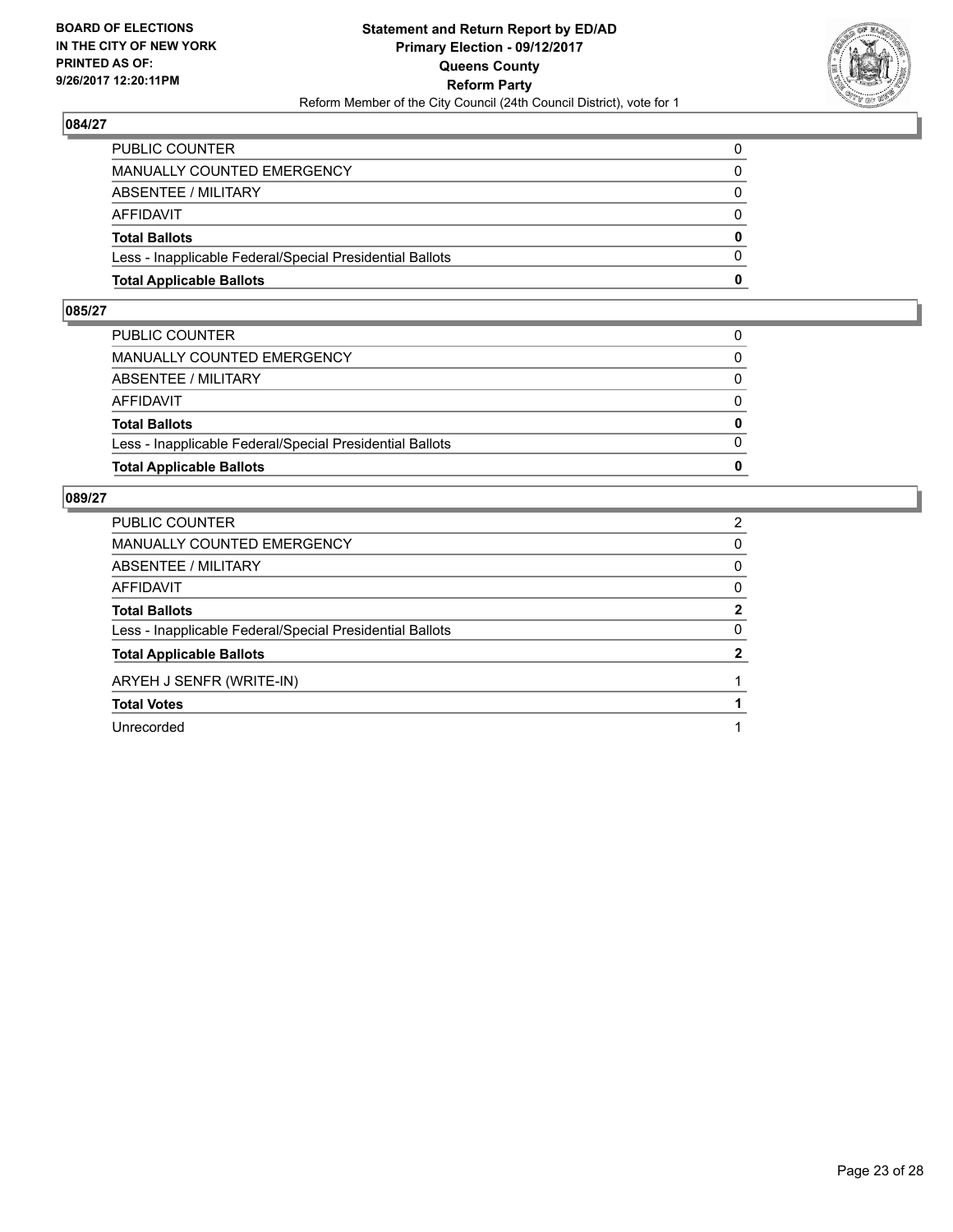

| PUBLIC COUNTER                                           |              |
|----------------------------------------------------------|--------------|
| MANUALLY COUNTED EMERGENCY                               |              |
| ABSENTEE / MILITARY                                      |              |
| AFFIDAVIT                                                | $\mathbf{O}$ |
| <b>Total Ballots</b>                                     |              |
| Less - Inapplicable Federal/Special Presidential Ballots |              |
| <b>Total Applicable Ballots</b>                          |              |
| Unrecorded                                               |              |

## **002/29**

| <b>Total Applicable Ballots</b>                          | $\bf{0}$     |
|----------------------------------------------------------|--------------|
| Less - Inapplicable Federal/Special Presidential Ballots | $\Omega$     |
| <b>Total Ballots</b>                                     | $\mathbf{0}$ |
| AFFIDAVIT                                                | $\Omega$     |
| ABSENTEE / MILITARY                                      | $\Omega$     |
| MANUALLY COUNTED EMERGENCY                               | $\mathbf{0}$ |
| PUBLIC COUNTER                                           | 0            |

## **006/29**

| <b>Total Applicable Ballots</b>                          | 0            |
|----------------------------------------------------------|--------------|
| Less - Inapplicable Federal/Special Presidential Ballots | $\Omega$     |
| <b>Total Ballots</b>                                     | $\mathbf{0}$ |
| AFFIDAVIT                                                | $\Omega$     |
| ABSENTEE / MILITARY                                      | $\mathbf{0}$ |
| MANUALLY COUNTED EMERGENCY                               | 0            |
| PUBLIC COUNTER                                           |              |

#### **007/29**

| <b>Total Applicable Ballots</b>                          | o            |
|----------------------------------------------------------|--------------|
| Less - Inapplicable Federal/Special Presidential Ballots | <sup>0</sup> |
| <b>Total Ballots</b>                                     | 0            |
| AFFIDAVIT                                                |              |
| ABSENTEE / MILITARY                                      | 0            |
| MANUALLY COUNTED EMERGENCY                               | 0            |
| <b>PUBLIC COUNTER</b>                                    |              |

| PUBLIC COUNTER                                           |   |
|----------------------------------------------------------|---|
| MANUALLY COUNTED EMERGENCY                               |   |
| ABSENTEE / MILITARY                                      | 2 |
| AFFIDAVIT                                                |   |
| <b>Total Ballots</b>                                     |   |
| Less - Inapplicable Federal/Special Presidential Ballots | O |
| <b>Total Applicable Ballots</b>                          |   |
| Unrecorded                                               | 3 |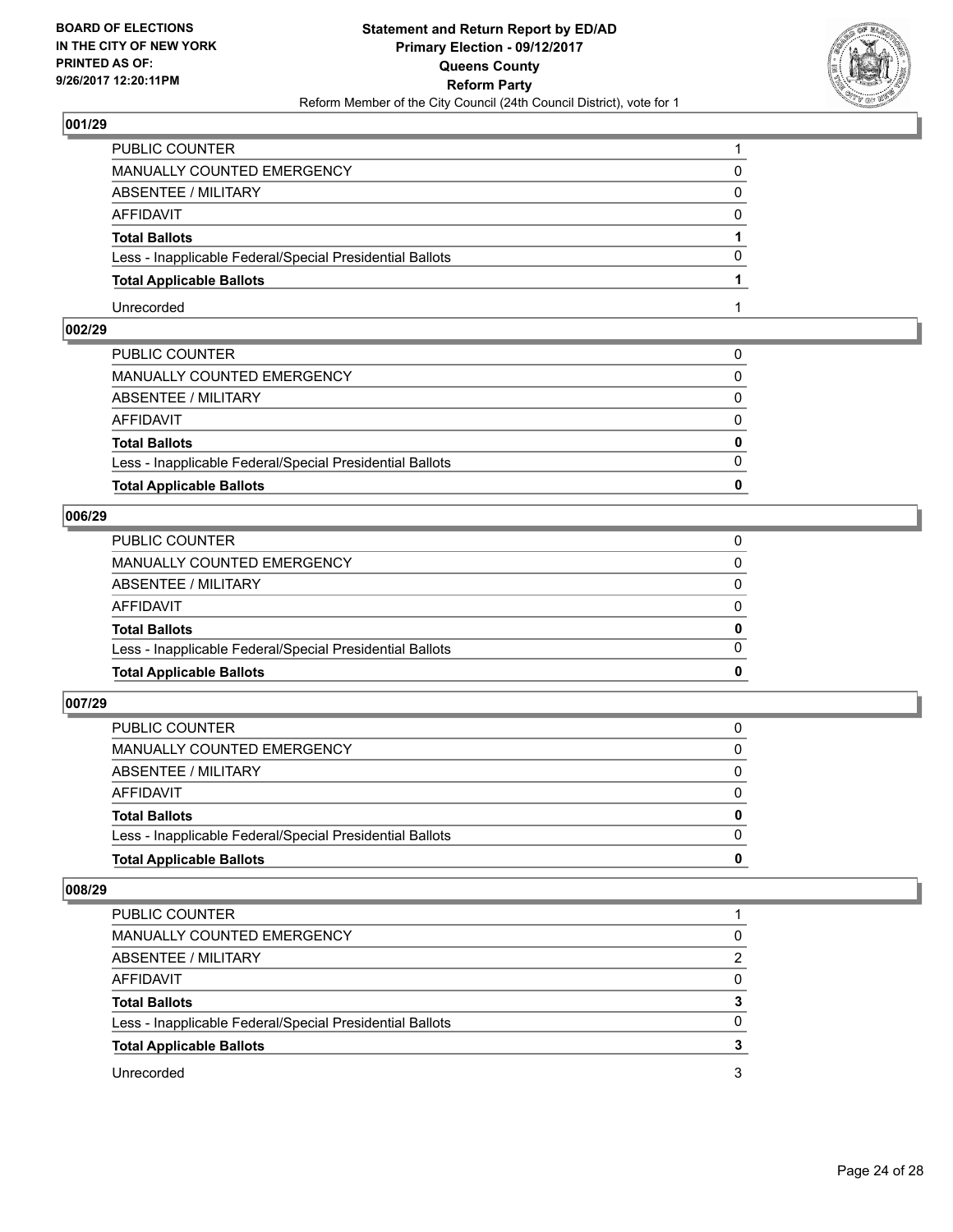

| <b>Total Votes</b>                                       |          |
|----------------------------------------------------------|----------|
| MOHAMMAD T RAHMAN (WRITE-IN)                             |          |
| <b>Total Applicable Ballots</b>                          |          |
| Less - Inapplicable Federal/Special Presidential Ballots | 0        |
| <b>Total Ballots</b>                                     |          |
| <b>AFFIDAVIT</b>                                         | $\Omega$ |
| ABSENTEE / MILITARY                                      | 0        |
| <b>MANUALLY COUNTED EMERGENCY</b>                        | 0        |
| PUBLIC COUNTER                                           |          |

## **002/32 COMBINED into: 008/32**

**003/32** 

| PUBLIC COUNTER                                           | 3        |
|----------------------------------------------------------|----------|
| MANUALLY COUNTED EMERGENCY                               | $\Omega$ |
| ABSENTEE / MILITARY                                      | 0        |
| AFFIDAVIT                                                | $\Omega$ |
| <b>Total Ballots</b>                                     | 3        |
| Less - Inapplicable Federal/Special Presidential Ballots | $\Omega$ |
| <b>Total Applicable Ballots</b>                          | 3        |
| Unrecorded                                               | 3        |

#### **004/32**

| <b>PUBLIC COUNTER</b>                                    | 11 |
|----------------------------------------------------------|----|
| MANUALLY COUNTED EMERGENCY                               | 0  |
| ABSENTEE / MILITARY                                      | 0  |
| AFFIDAVIT                                                | 0  |
| <b>Total Ballots</b>                                     | 11 |
| Less - Inapplicable Federal/Special Presidential Ballots | 0  |
| <b>Total Applicable Ballots</b>                          | 11 |
| MOHAMMAD T RAHMAN (WRITE-IN)                             |    |
| RORY LANCMAN (WRITE-IN)                                  |    |
| UNATTRIBUTABLE WRITE-IN (WRITE-IN)                       |    |
|                                                          |    |
| <b>Total Votes</b>                                       | 3  |

| PUBLIC COUNTER                                           | 3 |
|----------------------------------------------------------|---|
| <b>MANUALLY COUNTED EMERGENCY</b>                        | 0 |
| ABSENTEE / MILITARY                                      | 0 |
| AFFIDAVIT                                                | 0 |
| <b>Total Ballots</b>                                     |   |
| Less - Inapplicable Federal/Special Presidential Ballots | 0 |
| <b>Total Applicable Ballots</b>                          |   |
| MOHAMMAD T RAHMAN (WRITE-IN)                             | 2 |
| <b>Total Votes</b>                                       |   |
| Unrecorded                                               |   |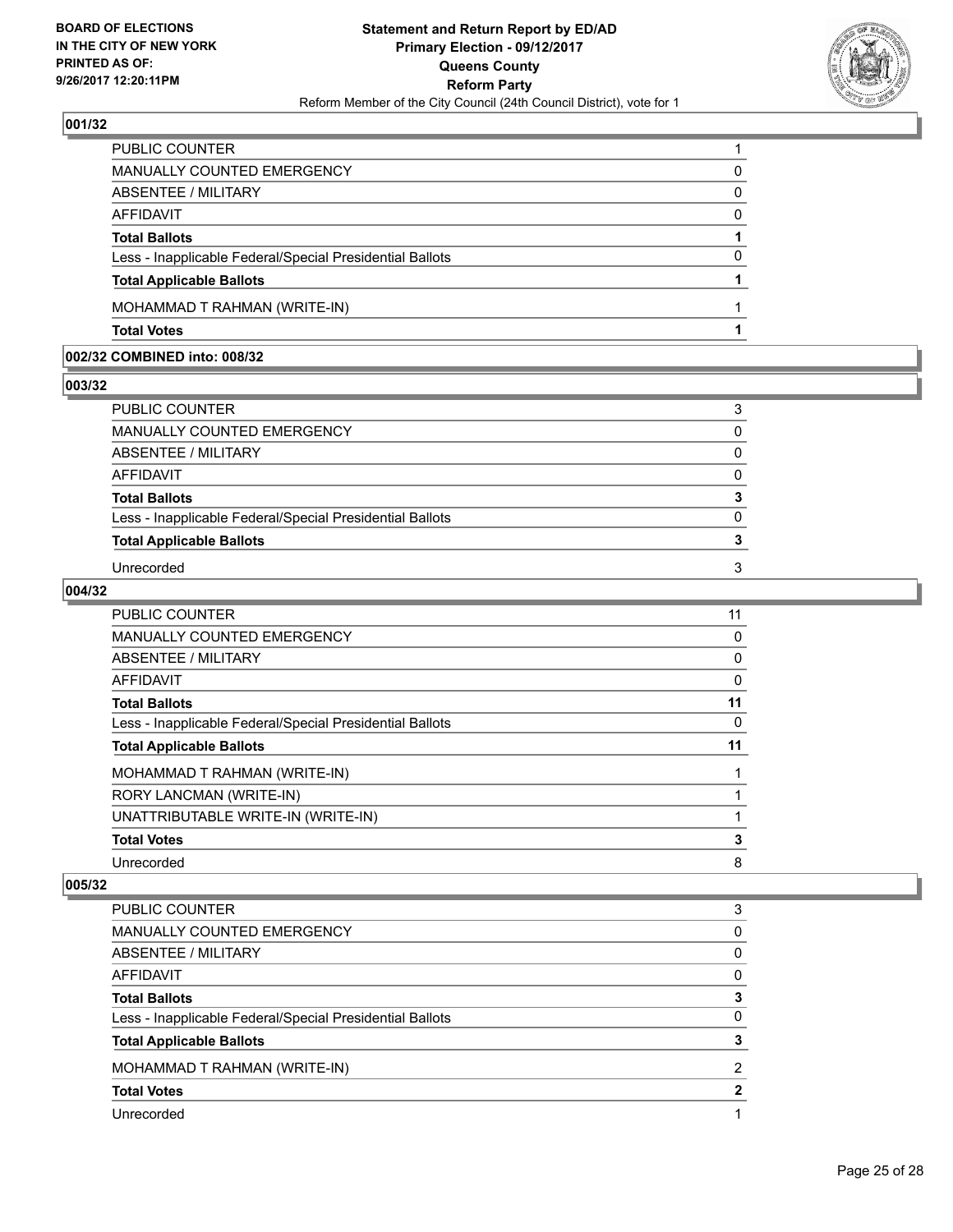

| <b>Total Votes</b>                                       |          |
|----------------------------------------------------------|----------|
| MOHAMMAD T RAHMAN (WRITE-IN)                             |          |
| <b>Total Applicable Ballots</b>                          |          |
| Less - Inapplicable Federal/Special Presidential Ballots | 0        |
| <b>Total Ballots</b>                                     |          |
| <b>AFFIDAVIT</b>                                         | $\Omega$ |
| ABSENTEE / MILITARY                                      | 0        |
| MANUALLY COUNTED EMERGENCY                               | 0        |
| PUBLIC COUNTER                                           |          |

#### **007/32**

| PUBLIC COUNTER                                           |          |
|----------------------------------------------------------|----------|
| MANUALLY COUNTED EMERGENCY                               | $\Omega$ |
| ABSENTEE / MILITARY                                      | $\Omega$ |
| AFFIDAVIT                                                | $\Omega$ |
| <b>Total Ballots</b>                                     |          |
| Less - Inapplicable Federal/Special Presidential Ballots | $\Omega$ |
| <b>Total Applicable Ballots</b>                          |          |
| MOHAMMAD T RAHMAN (WRITE-IN)                             |          |
| <b>Total Votes</b>                                       |          |
|                                                          |          |

#### **008/32**

| PUBLIC COUNTER                                           | 3            |
|----------------------------------------------------------|--------------|
| MANUALLY COUNTED EMERGENCY                               | $\mathbf{0}$ |
| ABSENTEE / MILITARY                                      | $\mathbf{0}$ |
| AFFIDAVIT                                                | $\mathbf{0}$ |
| <b>Total Ballots</b>                                     | 3            |
| Less - Inapplicable Federal/Special Presidential Ballots | $\mathbf{0}$ |
| <b>Total Applicable Ballots</b>                          | 3            |
| MOHAMMAD T RAHMAN (WRITE-IN)                             | 3            |
| <b>Total Votes</b>                                       | 3            |
|                                                          |              |

#### **009/32**

| <b>Total Applicable Ballots</b>                          |  |
|----------------------------------------------------------|--|
| Less - Inapplicable Federal/Special Presidential Ballots |  |
| <b>Total Ballots</b>                                     |  |
| AFFIDAVIT                                                |  |
| ABSENTEE / MILITARY                                      |  |
| <b>MANUALLY COUNTED EMERGENCY</b>                        |  |
| <b>PUBLIC COUNTER</b>                                    |  |

## **010/32 COMBINED into: 009/32**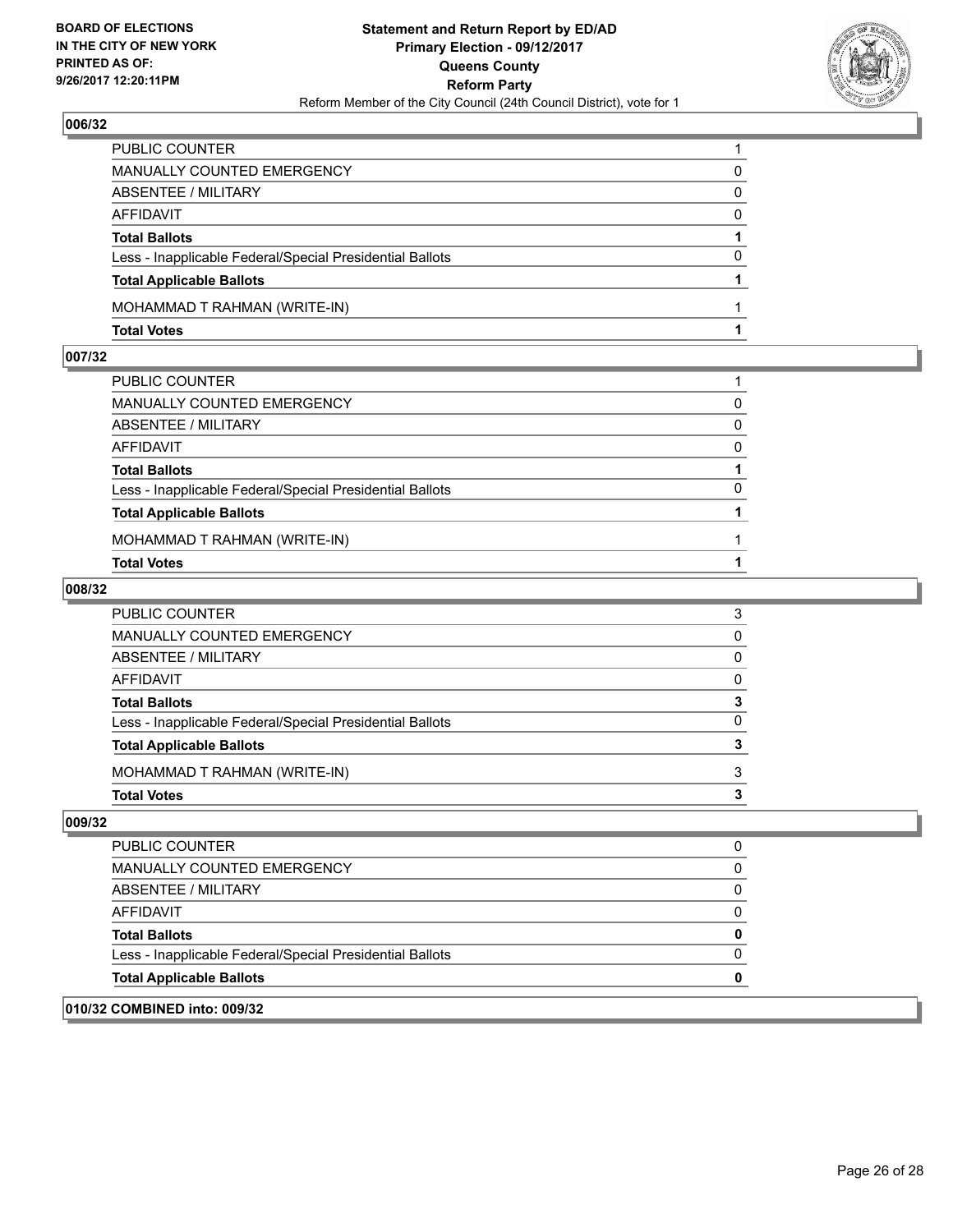

| PUBLIC COUNTER                                           |  |
|----------------------------------------------------------|--|
| <b>MANUALLY COUNTED EMERGENCY</b>                        |  |
| ABSENTEE / MILITARY                                      |  |
| AFFIDAVIT                                                |  |
| <b>Total Ballots</b>                                     |  |
| Less - Inapplicable Federal/Special Presidential Ballots |  |
| <b>Total Applicable Ballots</b>                          |  |
| Unrecorded                                               |  |

## **012/32**

| <b>Total Applicable Ballots</b>                          | 0            |
|----------------------------------------------------------|--------------|
| Less - Inapplicable Federal/Special Presidential Ballots | $\Omega$     |
| <b>Total Ballots</b>                                     | $\mathbf{0}$ |
| AFFIDAVIT                                                | $\Omega$     |
| ABSENTEE / MILITARY                                      | 0            |
| MANUALLY COUNTED EMERGENCY                               | $\Omega$     |
| PUBLIC COUNTER                                           | 0            |

| PUBLIC COUNTER                                           | 19           |
|----------------------------------------------------------|--------------|
| <b>MANUALLY COUNTED EMERGENCY</b>                        | $\Omega$     |
| <b>ABSENTEE / MILITARY</b>                               | $\mathbf{0}$ |
| AFFIDAVIT                                                | $\Omega$     |
| <b>Total Ballots</b>                                     | 19           |
| Less - Inapplicable Federal/Special Presidential Ballots | $\mathbf{0}$ |
| <b>Total Applicable Ballots</b>                          | 19           |
| DAVID EISENBACH (WRITE-IN)                               |              |
| MOHAMMAD T RAHMAN (WRITE-IN)                             | 18           |
| <b>Total Votes</b>                                       | 19           |